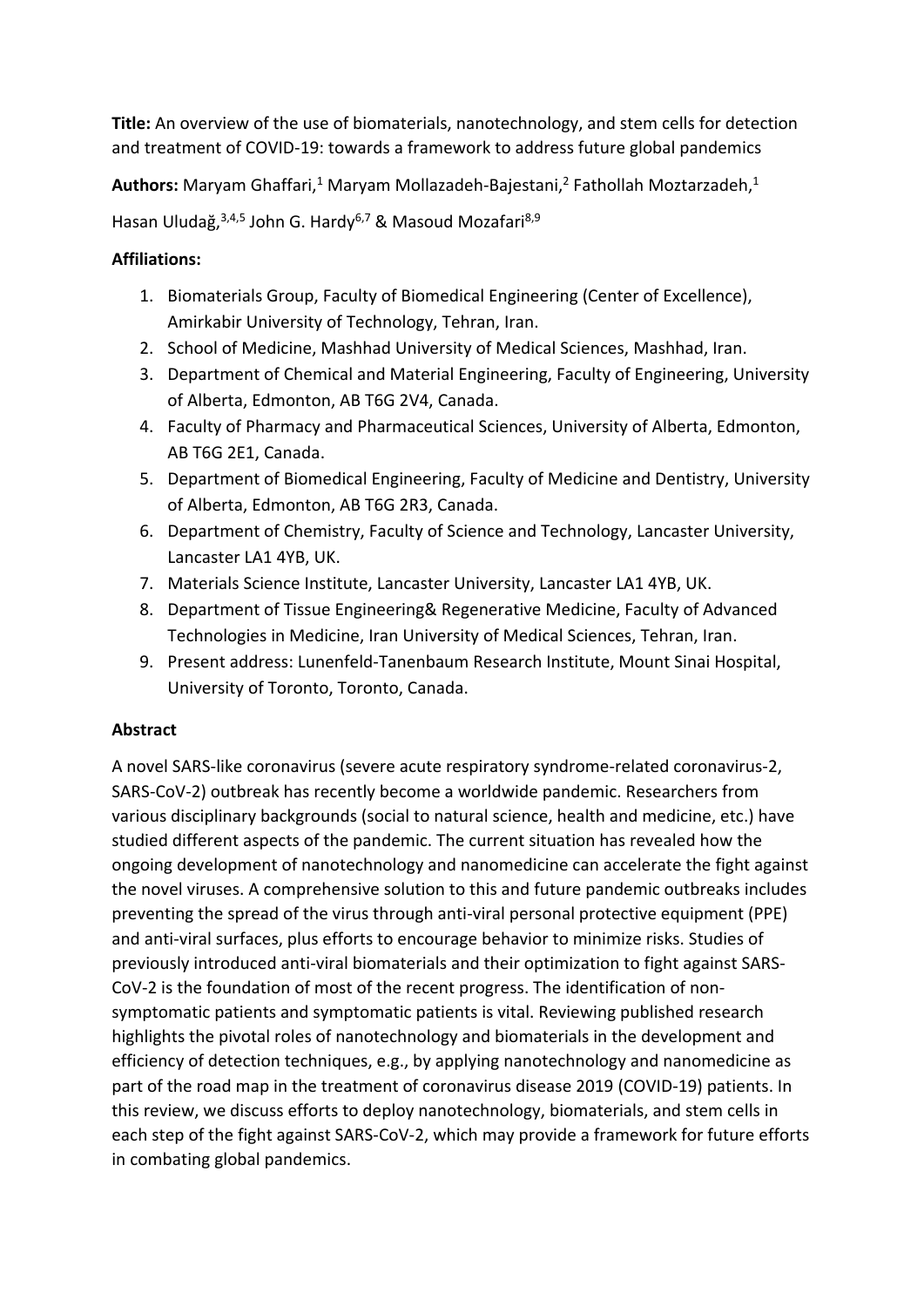#### **Background and history**

Coronaviruses are a group of related enveloped viruses with a large positive-sense singlestranded RNA genome. Betacoronaviruses (Beta-CoVs) is one of four genera (alpha, beta, gamma, and delta) of coronaviruses that cause respiratory tract infections in humans. Among Beta-CoVs, the utmost clinical concerns in humans include human CoV-OC43 and CoV-HKU1 (which can cause the common cold), SARS-CoV (Severe acute respiratory syndrome-related coronavirus, which causes the disease SARS), MERS-CoV (Middle East respiratory syndrome-related coronavirus, which causes the disease MERS), and SARS-CoV-2 (which causes the COVID-19). SARS and MERS are two examples of large-scale pandemics in the two decades before the 2019 novel coronavirus diseases (COVID-19) [1]. Since the outbreak, the genomic sequence and natural reservoirs of SARS-CoV-2 have been elucidated [2]. The full-length genome sequence study revealed that SARS-CoV-2 shares 79.6% and 96% sequence identity to SARS-CoV and bat coronavirus, respectively. The study indicated that the natural reservoir host for SARS-CoV-2 is bats (which is also the case for a large number of SARS-related coronavirus [3]) and currently available data does not recognize any animal species acted as an intermediate host [4]. To visualize the evolutionary relationship among the Beta-CoVs, their full-length genomes were mapped against the phylogenetic tree and their main host reservoir species were illustrated through phyloT website (https://phylot.biobyte.de/) based on the NCBI taxonomy (Fig. 1) [5]. Phylogenetic analysis of Beta-CoV whole-genome revealed similar evolutionary relationships described in several studies in detail [4]. SARS-CoV-2 is present in the respiratory tract in free, non-specific bound, and specific bound states. The contamination of respiratory epitheliums is a consequence of complex interactions at many lengths and time scales. Compared with the SARS-CoV and MERS-CoV, SARS-CoV-2 showed high human-to-human transmissibility that exacerbates the threat of a shocking pandemic [6]. The SARS-CoV-2 transmissibility and disease severity in humans compared with other coronaviruses are pieces of the puzzle that can be helpful to provide efficient solutions in the fight against the pandemic.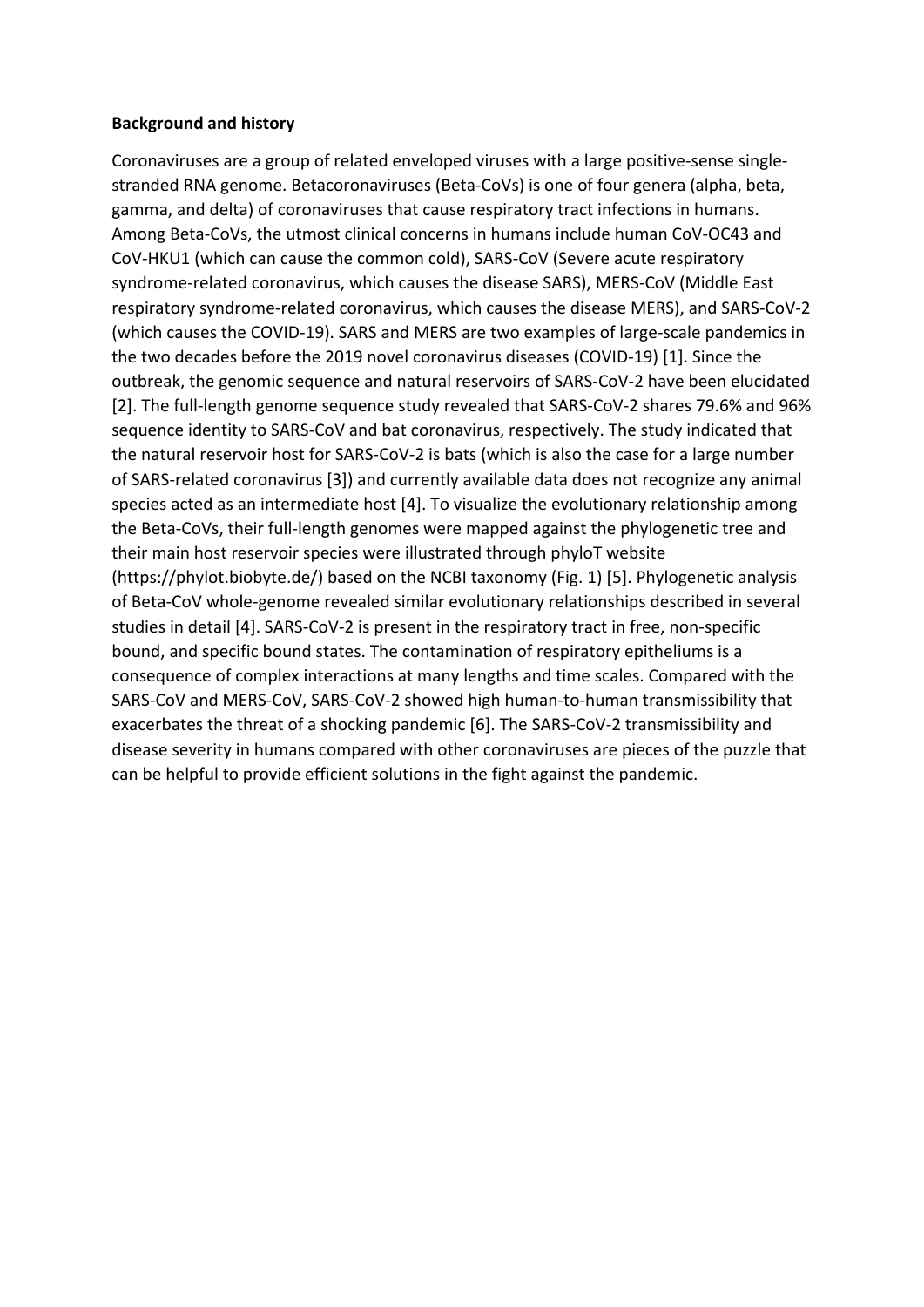

**Fig. 1.** Phylogenetic analysis of full-length genomes of human CoV-OC43, HKU1, SARS-CoV, MERS-CoV, and SARS-CoV-2 and their main host reservoir species. The branches denote the relationship of genetic information between subsequent generations, and branch lengths represent genetic change or divergence. The scale bar represents the degree of divergence which generally estimate using the average number of nucleotide substitutions per site (0.09 means 9% differences between two sequences of species). To visualize the evolutionary relationship among the Beta-CoVs, their full-length genomes were mapped against the phylogenetic tree and their main host reservoir species were illustrated through phyloT website (https://phylot.biobyte.de/) based on the NCBI taxonomy

The outbreak of COVID-19 has emerged as a severe pandemic that has affected over eight million people (confirmed cases) and killed more than 450,000 people worldwide between December 2019 and Jun 2020 [7]. The strategic objectives for controlling the pandemic are to interrupt human-to-human transmission through awareness-raising in the population, rapid identification, early isolation and care for the patients, and acceleration of the development of diagnostics, therapeutics, and vaccines, so as to minimize the societal and economic impacts [8]. There are opportunities to take advantage of biomaterials, nanotechnology, and cellular biology to study COVID-19 and provide impactful public health interventions [9]. This review focuses on recent efforts and advancements in the use of biomaterials and nanotechnology to overcome the novel-virus outbreak.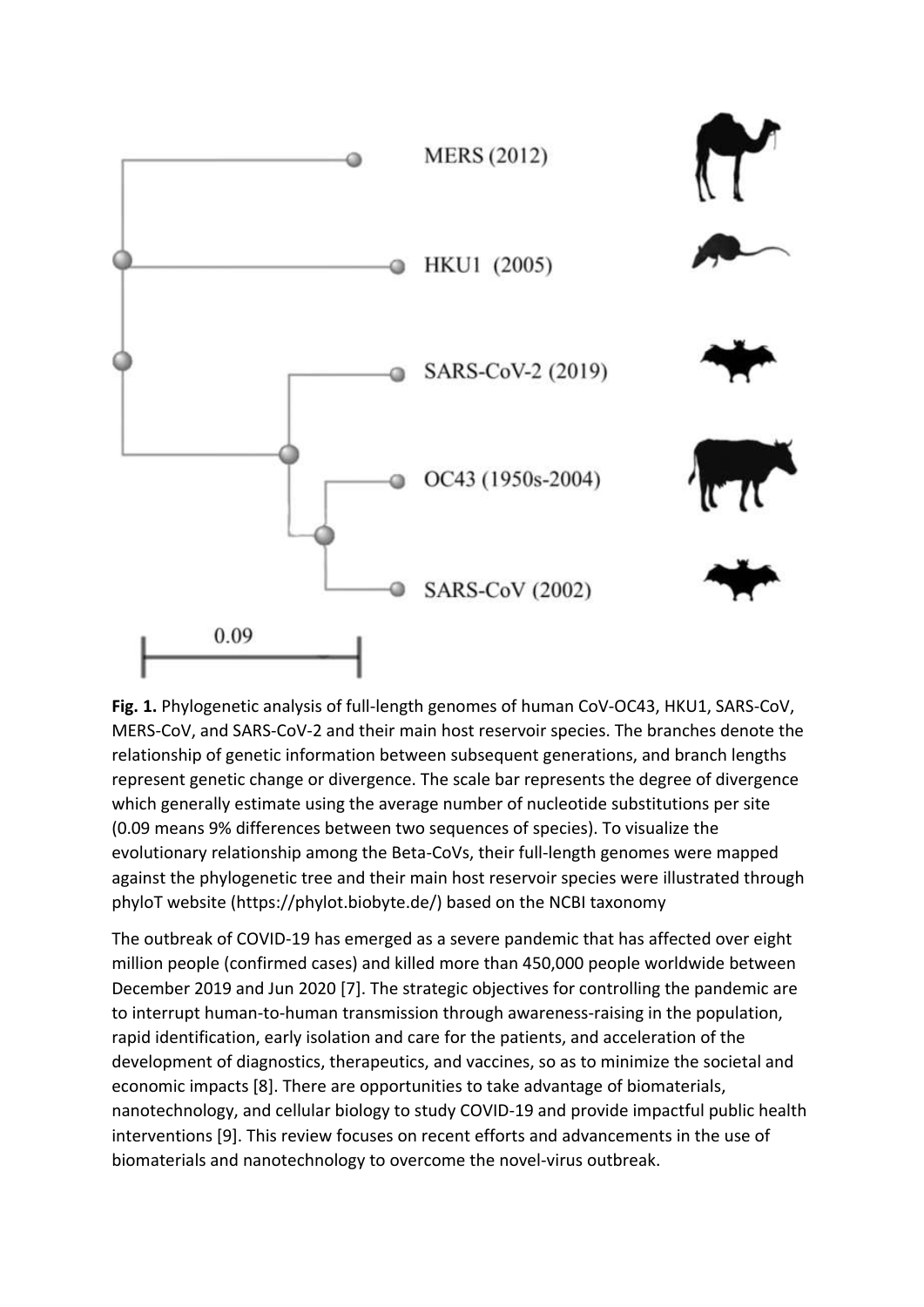#### **An introduction to preventative strategies**

The rapid spread of COVID-19 in China and the importation of cases to other countries posed a global public health emergency. Understanding the epidemiological parameters and transmission characteristics of COVID-19 is essential to break the chain of transmission. Epidemiological parameters like the interval between symptom onsets of successive cases in a transmission chain, and time between infection and onset of symptoms, directly affect transmission probability that should be considered for effective control of the pandemic. The WHO has developed interim guidance and updated it according to scientific evidence. According to guidance published on the 5th of June 2020, "COVID-19 virus is primarily transmitted between people via respiratory droplets and contact routes. Therefore, the transmission of the COVID-19 virus can occur directly by contact with infected people, or indirectly by contact with surfaces in the immediate environment or with objects used on or by the infected person" [10]. Physical distancing, hand hygiene maintenance, wearing gloves, and masks could reduce potential exposure risk from infected people or contaminated surfaces. In this regard, new protective materials and equipment are in high demand since preventing the transfer of COVID-19 viruses into the host is a more effective and cost-saving approach than fighting against the virus after infection. Since the onset of COVID-19, a broad spectrum of antiviral materials in the form of coatings, thin-films, fabrics, etc. have been studied. In this section of the review, ideas and studies about producing effective self-protection tools to stop the spread of the COVID-19 will be discussed.

### **Personal protective equipment**

According to the WHO interim guidance, the virus is primarily transmitted between people via respiratory droplets when coughing, sneezing, or in very close personal contact [11]. In this way, personal protective equipment (PPE) like gloves, eye protection, gowns, and masks provide a barrier to prevent potential exposure to the virus. Fluid-resistant surgical filtering facemasks are designed to protect patients and healthcare workers from the spread of infectious diseases. Using facemasks and other PPE with anti-viral effects could offer a more efficient alternative. Adding anti-viral filters to the common non-invasive ventilation masks showed effective filtration of respirable particles relative to FFP3 and N95 respirators. The suggested system is reusable and could solve the shortage of masks and respirators for the protection of healthcare workers during the coronavirus pandemic [12]. Angiotensinconverting enzyme 2 (ACE2), a membrane protein exposed on the surface of the host cell, facilitated coronaviruses entry into host cells. Therefore, catching and holding coronaviruses before entering host cells is a step in the fight against COVID-19. Aydemir et al. [13] have suggested synthesizing of ACE2 coated/embedded nanoflowers or quantum dots to produce chewing gums, nose filters, and self-protective tools like masks, gloves, and clothes (Fig. 2). This concept can be used to produce long-lasting protective tools to minimize infections. Since antibodies can neutralize viral antigens, immobilizing specific antibodies on air filters represents a potentially effective way to preventing SARS-CoV-2 transmission.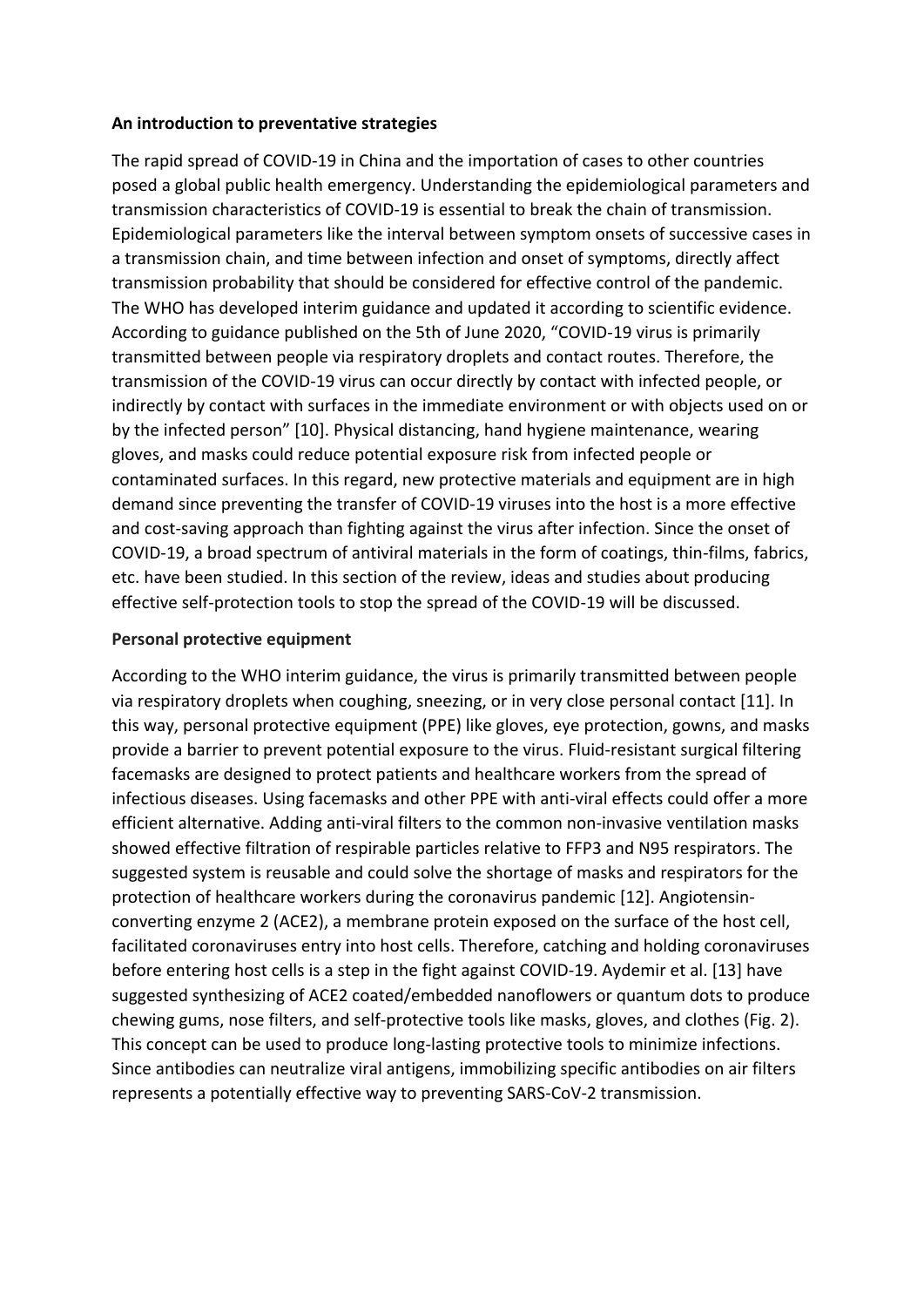

**Fig. 2.** Schematic representation of possible blocking of COVID-19 entering into the host at first step by ACE-2 coated nanoflowers and quantum dots. Respiratory masks, nasal filters, clothes, and chewing gums can be impregnated with functional ACE2-coated nanoflowers or quantum dots. Reprinted with permission from [13]

Surface protective coatings can destabilize coronaviruses on diverse surfaces and provide long-lasting protective tools. The stability of SARS-CoV-2 in aerosols and on different surfaces was studied resulting in the WHO recommendations to appropriately/consistently use disinfection products. According to one of these studies, SARS-CoV-2 is fairly stable on plastic and stainless steel, remaining viable up to 72 h after application to these surfaces [14]. One of the criteria to fight the spread of COVID-19 is to reduce transmission via standard public health interventions based on surface disinfection in commercial, healthcare facilities, nosocomial and residential environments. Liquid, gas, and light disinfectants are not permanent and recontamination is easy, so the process of decontamination must be repeated frequently. Self-disinfecting surfaces are continuously active coatings that are capable of inactivating deposited pathogens, and antiviral coatings offer a barrier to reduce human exposure to infectious viruses from fomites without the need for regular cleaning and disinfecting. Several effective coating strategies like hybrid coating, tin oxide nanowires, polysaccharide-coated NPs, zinc oxide tetrapod NPs, etc. have been studied to control the infection of envelope viruses [15]. For instance, polymers displaying quaternary ammoniums coated on stainless steel showed more than 90% reduction of the coronavirus 229E within 10 min and by greater than 99.9% after 2 h of contact. [16]. In SARS-CoV-2 research, most of the studies are theoretical studies, and experimental studies are currently somewhat limited. In Table 1, some of the theoretical and experimental studies were listed.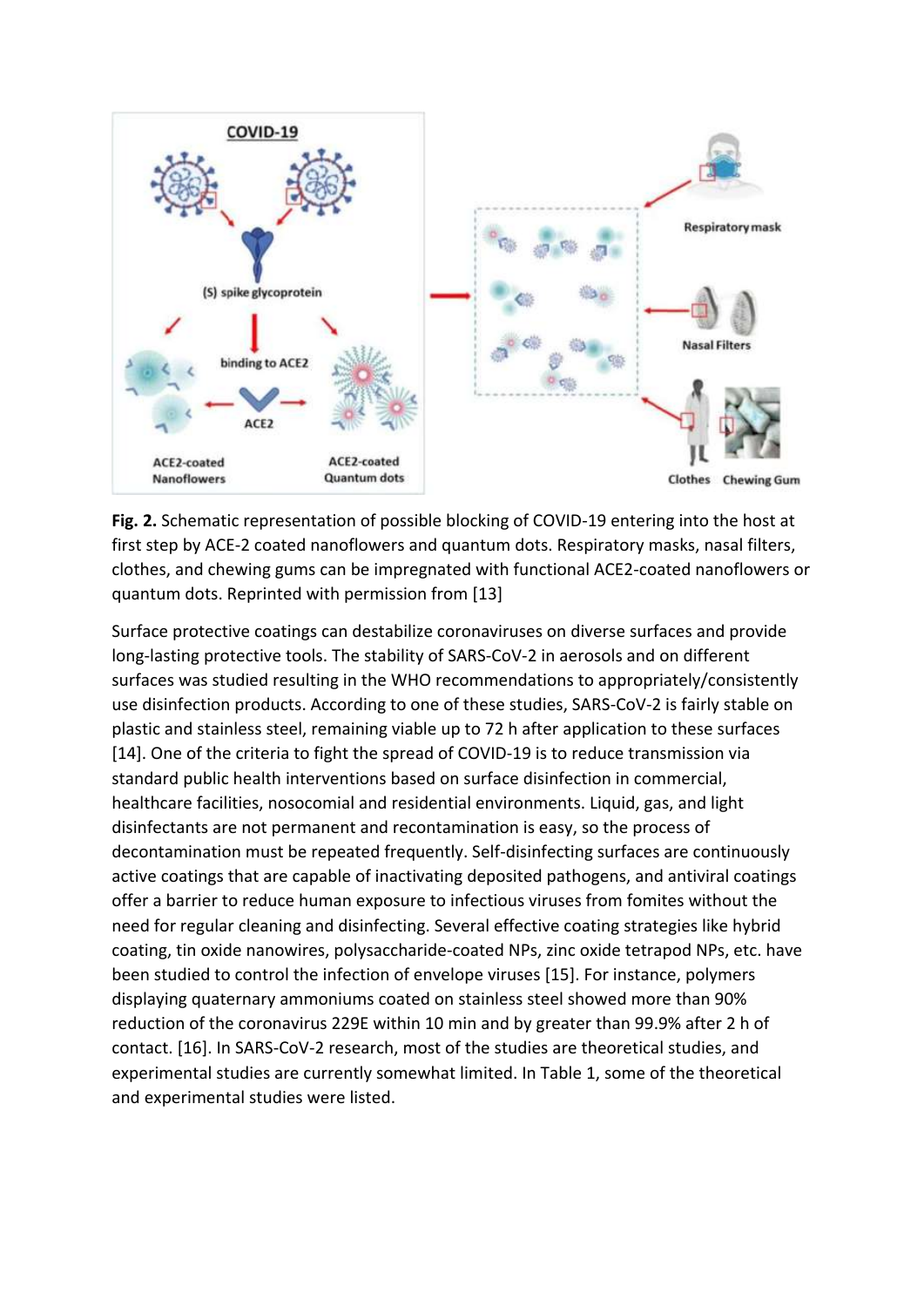| Composition              | Application        | <b>Fabrication method</b> | Results         | Ref    |
|--------------------------|--------------------|---------------------------|-----------------|--------|
| Ag nanocluster/silica    | <b>Facial FFP3</b> | Radio frequency co-       | 100%            | $[17]$ |
| composite                | mask               | sputtering                | inhibition      |        |
| Ag NPs                   | Polycotton         | Pad-dry-cure              | 99.99 %         | $[18]$ |
|                          | fabrics            |                           | inhibition      |        |
| $SiO2$ -Ag nanoparticles | air filter         | Aerosolized coating       | 92 % inhibition | $[19]$ |
| Ag                       | <b>Surfaces</b>    | N/A                       | Inadequate in   | $[20]$ |
|                          |                    |                           | a naturalistic  |        |
|                          |                    |                           | medical         |        |
|                          |                    |                           | environment     |        |
| Iron oxides              | Fabric             | N/A                       | Ideation        | $[21]$ |
| NPs combined with        | Powered air-       | <b>Fused deposition</b>   | N/A             | $[22]$ |
| Standard polylactic      | purifying          | modeling (FDM).           |                 |        |
| acid                     | respirators        |                           |                 |        |
| Graphene and its         | <b>Filters</b>     | N/A                       | Ideation        | $[23]$ |
| derivatives              |                    |                           |                 |        |

**Table 1.** Selected studies on anti-SARS-CoV-2 PPE and surface coating.

#### **Early detection and diagnostic approaches**

The general clinical symptoms of COVID-19 include fever, dry cough, headache, and dyspnea that may progress to pneumonia and death. Some infected people have non-respiratory symptoms, and some report no symptoms at all. Diagnosis based on clinical symptoms is extremely difficult since there are no specific signs and symptoms of COVID-19 especially in the early stages of this disease. Accurate diagnosis of COVID-19 is crucial to identify infected people, especially asymptomatic carriers, to break the transmission chain. These investigations have been conducted to fulfill the vital necessity for easily operated, rapid, and uncomplicated detection techniques for the diagnosis of COVID-19. Other essential features for an ideal detection device include high sensitivity, high selectivity, multiplexing capabilities, multiple sensing modes, long shelf-life, mass manufacturing, and autonomous use [24]. Due to this urgent and demand, SARS-CoV-2 detection assays have been rapidly developed [25]. The detection strategies of viruses can be categorized into four main methods: Viral RNA/DNA detection (genetic tests), viral protein detections (antigenic recognition), antibody detection (serology tests), and direct detection of the virus. Real-time reverse-transcription polymerase chain reaction (RT-PCR) is an RNA/DNA detection test that is a gold standard for SARS-CoV-2 detection. However, this method's accuracy and sensitivity depend on viral replication, viral titer, and sample collection. The positive rate of the first RT-PCR was around 70% [26]. Therefore, the false-negative results of RT-PCR raised clinical concerns since the prevention of cross-infection is very crucial in outbreak control. Moreover, genome sequencing is not applicable in rapid and mass diagnoses because of the time necessary for sequencing and the need for sophisticated equipment. Serological tests do not detect the virus itself but have been used to detect the viral protein or the antibodies that are produced in response to SARS-CoV-2. This test is not currently recommended for diagnosis. However, researchers have continued to work on serological tests with potential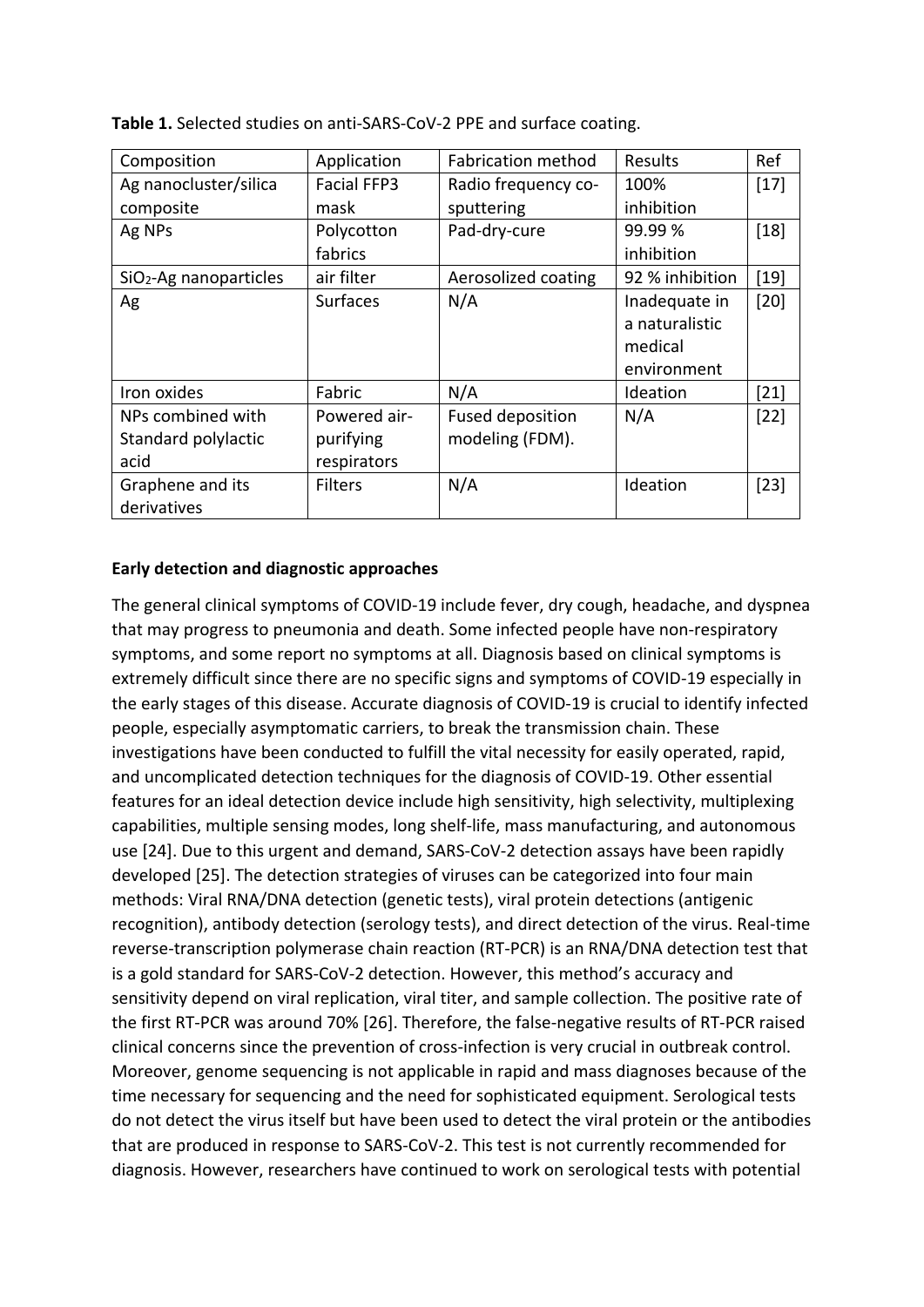for rapid detection to be used in SARS-CoV-2 detection. With current advances in nanotechnology and nanofabrication, direct detection of the SARS-CoV-2 is a contemplative subject in several research groups [27]. Biosensors and nanoscale visualization tools like xray diffraction (XRD), electron microscopes, and atomic force microscopy (AFM) are commonly used in the direct detection of viruses. In this section, recent advances according to the role of biomaterials and nanotechnology in SARS-CoV-2 detection in each category will be discussed.

## **Biosensors**

There is a global demand for rapid, mass-produced, and cost-effective methods of diagnosis of SARS-CoV-2 infections that needs to be met. Biosensors are analytical devices used to detect analytes (e.g., biomolecules, species produced by microorganisms, etc.). Biosensors typically consist of three parts: a bio-receptor (nucleic acids, antibody, enzyme, etc.), transducer (magnetic resonance, electrochemical, optical, electrical, thermal), and electronic system/signal processing. Biosensors have been developed to detect nucleic acids, enzymes, antibodies, cells, bacteria, and viruses in samples taken from the human body (e.g., blood, saliva, urine, etc.). In comparison with conventional virus detection methods, biosensors should be rapid, inexpensive, and sensitive [\[28\]](https://link.springer.com/article/10.1007/s42247-020-00143-9#ref-CR28), potentially incorporating nanomaterials that result in increasing sensitivity, ease of processing, and higher signal/noise ratio; some examples of such SARS-CoV-2 sensors are discussed below (examples highlighted in Table 2).

| Type               | Target       | <b>Biomaterials</b> | Advantages                       | Ref    |
|--------------------|--------------|---------------------|----------------------------------|--------|
| Plasmonic fiber    | N protein    | Gold                | Label-free                       | $[29]$ |
| optic absorbance   |              | nanoparticles       |                                  |        |
| biosensor          |              |                     |                                  |        |
| Smartphone         | Nucleic acid | Complementary       | Fast                             | $[30]$ |
| based              |              | metal oxide         |                                  |        |
| microfluidic       |              | semiconductor       |                                  |        |
| Electrowetting-    | Nucleic acid | Indium tin oxide    | Small testing volume, fast,      | $[31]$ |
| on-Dielectric      |              |                     | safeguard against                |        |
|                    |              |                     | contamination                    |        |
| Microfluidic ELISA | Monoclonal   | Glass capillary     | Small testing volume, fast,      | $[32]$ |
|                    | anti-S1      |                     | point-of-care                    |        |
|                    | antibodies   |                     |                                  |        |
| Lateral flow       | IgM/IgG      | selenium            | Sensitivity of the kit is 94.74% | $[33]$ |
| immunoassay        | antibody     | nanoparticle        | and the specicity is 95.12%,     |        |
|                    |              |                     | portable, fast                   |        |
| Lateral flow       | IgG antibody | Colloidal gold      | Sensitivity of the kit is 69.1%  | $[34]$ |
| immunoassay        |              | nanoparticles       | and the specificity is 100%,     |        |
|                    |              |                     | portable, fast                   |        |

**Table 2.** Recently developed detection methods and their parameters in SARS-CoV-2 detection.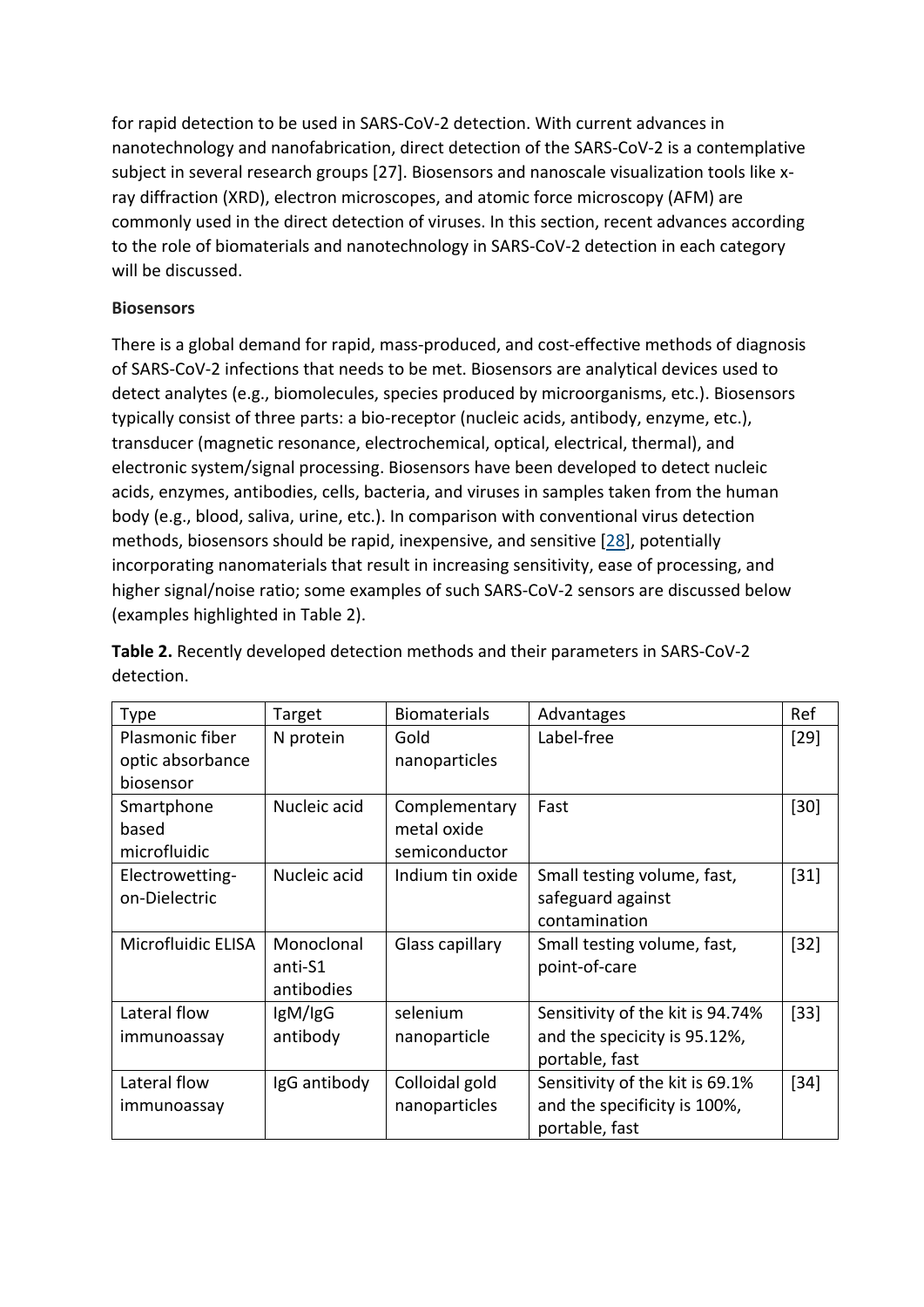| Lateral flow     | IgM antibody | Colloidal gold | Sensitivity of the kit is 100%     | $[35]$ |
|------------------|--------------|----------------|------------------------------------|--------|
| immunoassay      |              | nanoparticles  | and the specificity is 93.3%,      |        |
|                  |              |                | portable, fast                     |        |
| Lateral flow     | IgM/IgG      | Colloidal gold | The overall testing sensitivity is | $[36]$ |
| immunoassay      | antibody     | nanoparticles  | 88.66% and specificity is 90.63    |        |
| Chemiluminescen  | IgM/IgG      | Magnetic       | 100% sensitivity for IgG and       | $[37]$ |
| t immunoassays   | antibody     | microbeads     | 88% sensitivity for IgM            |        |
| Immunochromat    | IgM antibody | Colloidal gold | Reducing false-positive results    | $[38]$ |
| ography assay    |              |                |                                    |        |
| (GICA) and       |              |                |                                    |        |
| enzyme-linked    |              |                |                                    |        |
| immunosorbent    |              |                |                                    |        |
| assay (ELISA)    |              |                |                                    |        |
| Colorimetric     | Nucleic acid | Gold           | Naked-eye detection                | $[39]$ |
| assay            |              | nanoparticles  |                                    |        |
| Flow-virometry   | <b>Virus</b> | magnetic nano- | Large-scale detection              | $[40]$ |
|                  | particles    | particles      |                                    |        |
| Immunochromat    | Nucleoprotei | Colloidal gold | Sensitivity of the kit is 30.2%    | $[41]$ |
| ographic assay   | n antigen    | nanoparticles  | and the specificity is 100%, fast  |        |
| Surface enhanced | <b>Virus</b> | Silver-nanorod | Rapid and on-site diagnostic       | $[42]$ |
| Raman scattering | particles    | array          | tool                               |        |
| (SERS)           |              |                |                                    |        |

Loop-mediated isothermal amplification (LAMP) is a highly specific isothermal amplification assay that has been developed for the detection of multiple respiratory RNA viruses. The development of a reverse-transcription LAMP assay (RT-LAMP) coupled with biotin and streptavidin-conjugated nanoparticles yielded biosensors capable of detection of COVID-19 within an hour with 100% sensitivity and specificity in a total of 129 respiratory samples [43].

Electrochemical biosensors can also offer rapid, sensitive, and selective detection of viruses, and are consequently receiving increasing attention. The electrode materials have a crucial role in the signal/noise ratio, limit of detection, response time, and sensitivity; and nanomaterials with high surface area, electrical conductivity, electron-transfer-reaction, and chemical stability can be used to produce high-quality electrochemical biosensors, because the efficiency of these biosensors depends on the active area of the electrode [44]. A fieldeffect transistor (FET)-based biosensor is one of the suggested biosensors for instantaneous and accurate diagnosis of COVID-19 using small amounts of analyte. Recently, Seo et al. developed a graphene-based FET biosensor functionalized with the SARS-CoV-2 spike antibody for use as a SARS-CoV-2 detection platform, where the positive charge of the antibody exerted an n-doping effect on graphene after they were immobilized on the graphene surface (Fig. 3a), enabling the detection of SARS-CoV-2 from clinical samples with a detection limit of about 50-100 copies (although improvements might be needed for more accurate detection) [45].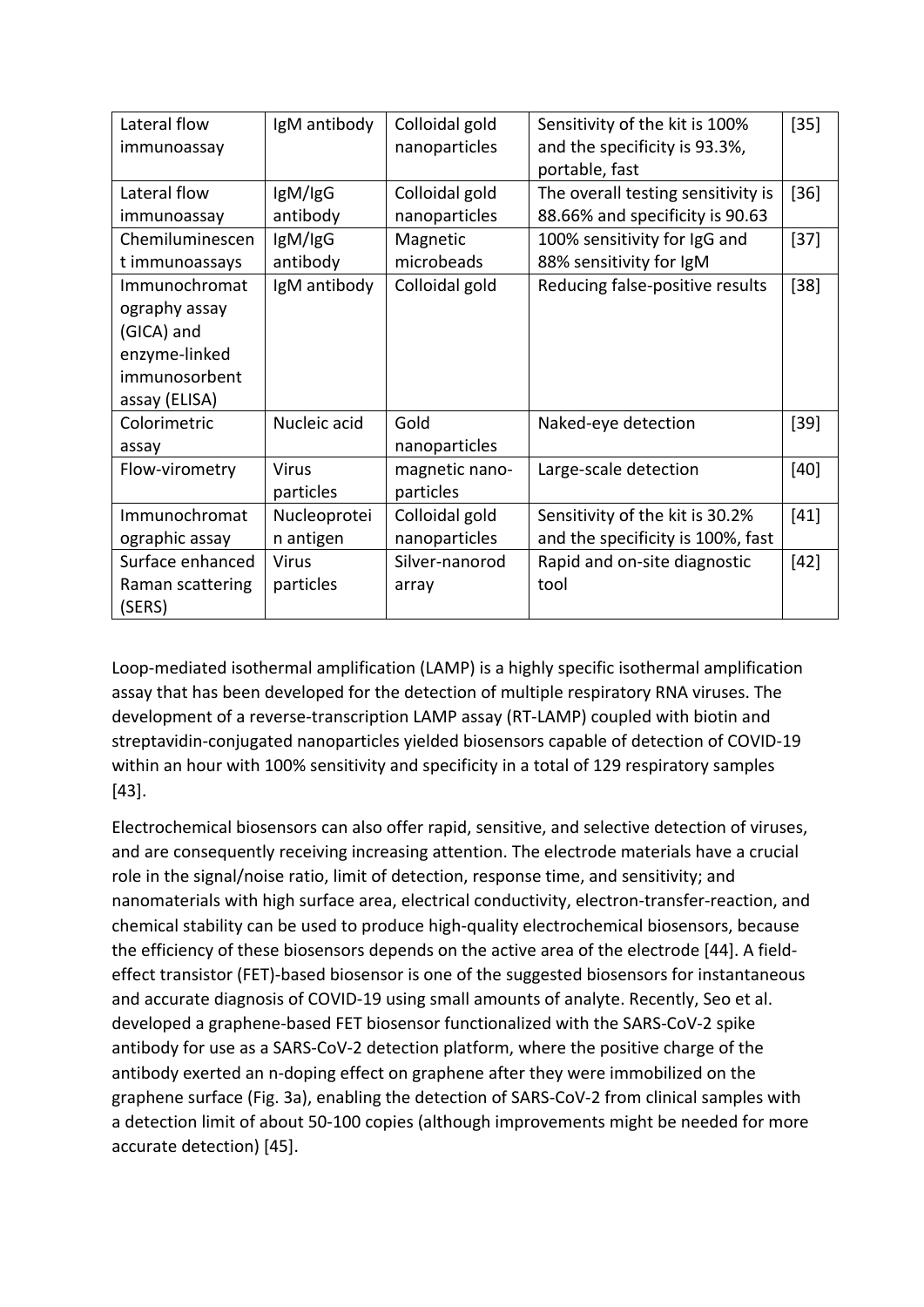

**Fig. 3.** Schematic diagram of some innovation in SARS-COV-2 detection process. **a** Real-time graphene-based FET in which SARS-CoV-2 spike antibody is conjugated onto the graphene sheet via 1-pyrenebutyric acid N-hydroxysuccinimide ester. Adapted with permission from ref [45]. **b** Functionalized silver-nanorod substrate used in surface-enhanced Raman scatting to detect binding of RBD on ACE2. Adapted with permission from ref [42]. **c** Using of colloidal gold in the conjugation pad in Lateral-flow assay schematic to detect IgM and IgG antibodies [36]. **d** Using primary and secondary antibodies to detect SARS-CoV-2 via flowvirometry process. Adapted with permission from ref [40].

Qiu et al. developed a plasmonic biosensor for the clinical COVID-19 diagnosis [46]. The plasmonic chip with gold nanoislands functionalized with complementary DNA receptor was capable of generating local plasmonic photothermal heat and transduces in situ hybridization for highly sensitive and accurate SARS-CoV-2 detection (future iterations of such sensors could enable real-time and label-free detection of viral sequences for application in other pandemics).

# **Microfluidic opportunity**

Microfluidic analytical devices offer opportunities for rapid, sensitive, specific, instrumentfree, user-friendly, point-of-care, and cost-effective detection of analytes with 3D printed and paper-based microfluidic analytical devices becoming increasingly popular. Temperature-dependent liquefied polymers like acrylonitrile-butadiene-styrene (ABS), nitrocellulose, wax, polystyrene, cellulose fiber, poly(dimethylsiloxane) (PDMS), and PDMS resin are common materials to construct 3D shapes [47], typically incorporating recognition elements like DNA, RNA, and proteins, and potentially integrating other detection methods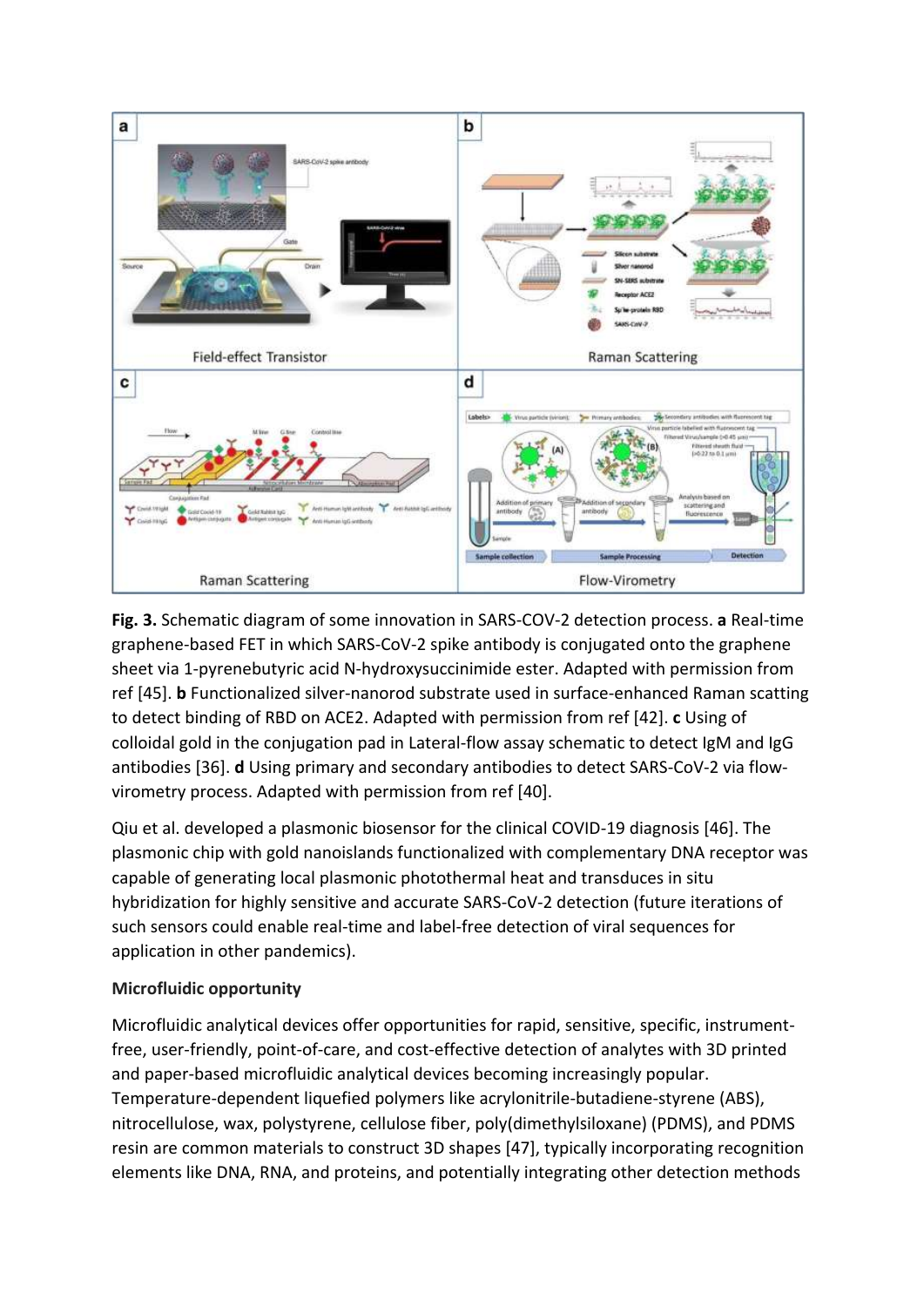like LAMP [48], ELISA [49], or CRISPR/Cas9 [50]. Microfluidic devices have been developed for the identification of pathogenic microorganisms like bacteria, fungi, viruses, and parasites [51]. For COVID-19 diagnosis researchers have detected biomarkers showing elevated expression in patients infected with COVID-19 relative to healthy patients (such biomarkers include serum ferritin, C-reactive protein, interleukin-2R, IL-6, D-dimer, and serum amyloid A) [52]. Lin et al. [53] designed a portable microfluidic immunoassay system for detecting IgG/IgM/Antigen of SARS-CoV-2 in clinical human serum. They integrated the microfluidic platform with a fluorescence detection analyzer. Their method revealed comparable results with the gold-immunochromatographic assay for SARS-CoV-2 detection.

# **Rapid testing**

The COVID-19 outbreak has been a challenge for laboratories worldwide because of the huge number of samples and time-consuming diagnostic methods. Immunoassays may help to study immune responses, determine the precise rate of infection, and in the identification of donors for plasma therapy. Lateral flow immunoassays (LFIAs) are low-cost, simple, accurate, rapid, and portable platforms for the detection and quantification of specific antigens, antibodies, and products of gene amplification [54]. Chen et al. studied replacing lanthanide-doped polystyrene nanoparticles (LNPs) with conventional fluorescent dyes for detecting anti-SARS-CoV-2 IgG in human serum. The antibody-modified LNPs were used to fabricate the LFIA strips, and they claimed that their validation experiments met the requirements for clinical diagnosis of anti-SARS-CoV-2 IgG [55]. Li et al. developed an LFIA that can detect SARS-CoV-2 antibodies (both IgM and IgG) in human blood within 15 min, employing a surface antigen from SARS-CoV-2 conjugated to colloidal gold nanoparticles resulting in a method with an overall testing sensitivity of 88.66% and specificity of 90.63% [36].

Isolation and detection of viral RNA (which is inherently unstable) has been used to detect SARS-CoV-2. The silica-based spin-column RNA extraction method (spin-column traditional method) is laborious, time-consuming, and vulnerable to contamination. To address this issue, Zhao et al. have developed a polymer-coated magnetic nanoparticle viral RNA extraction method for SARS-CoV-2 detection that functions because of the fast and effective absorption of RNA molecules [56]. The extraction time for multiple samples was about 30 min which is significantly faster than 2 h for the traditional spin-column method. Somvanshi et al. used the surface-functionalized magnetic nanoparticles to extract viral RNA from several specimens via an automated process employing PCR for the diagnosis of COVID-19 [57].

The hybridization chain reaction (HCR) is a new method for nucleic acid detection through a hybridization cascade without the need for enzymes; this new method needs less material, less equipment and can be carried out at room temperature. Wu et al. employed in silico designed HCR reactions for SARS-CoV-2 detection, using cDNA as the target instead of RNA. The algorithm helped to analyze the target sequence and estimate the HCR efficiency and ultimately calculation of the mean unpaired probability of the target sequence [58].

### **Treatment solutions**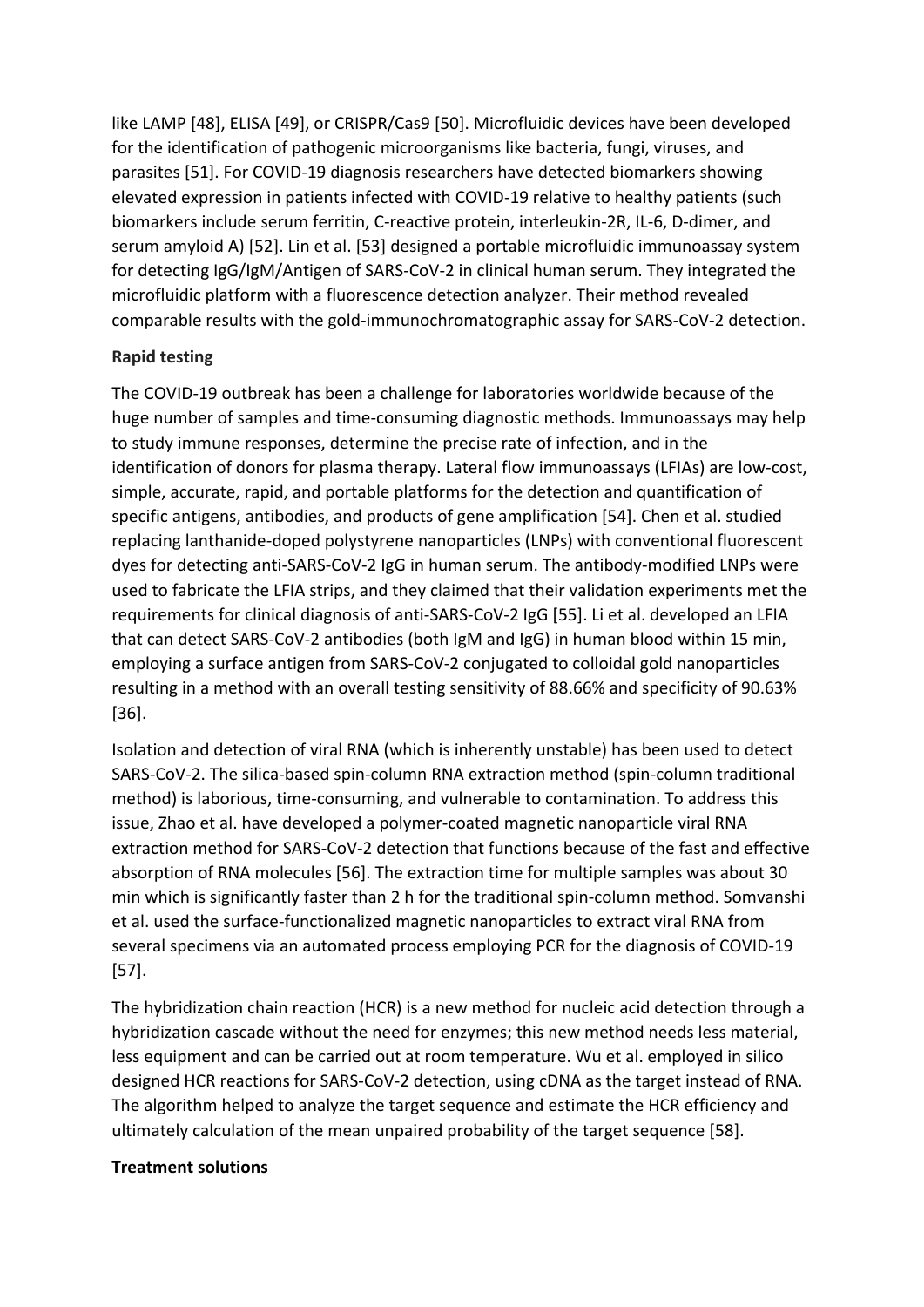Currently, there are no specific antiviral drugs or vaccines for COVID-19, and most treatments are supportive of cardiovascular, hemodynamic, and respiratory systems that do not efficiently kill the virus. To develop a successful treatment, understanding of a virus's entry into the cell and the following events are beneficial. Generally, the SARS-CoV-2 life cycle includes virus-host cell receptor binding, proteolytic cleavage of the virus envelope followed by virus fusion into the host cell, viral RNA release and nucleoprotein uncoating, translation and replication, transcription, RNA replication and packaging, translation, assembly and budding, vesicle formation and exocytosis, and virus release. [59]. To clarify the coronavirus entry procedure, researchers tried to highlight the major process essential for interacting coronavirus with the ACE2 receptor. Previous studies emphasized the role of RBD (receptor-binding domain ) region interactions while a study of SARS-CoV S proteins suggested that host cell surface proteases cause refolding and energy release required to create stable virus-cell binding [60]. Host proteases belong to the serine protease family that cleave peptide bonds in S proteins. By designing a consensus Bat-SCoV genome and replacing the Bat-SCoV spike RBD with the SARS-CoV RBD, Becker et al. showed despite replacing the RBD of the lineage B bat virus Rp3 allowed the virus to enter cells expressing human ACE2; they concluded that coordinated interactions between the S1 RBD and select S2 domains might be important in epitope presentation and S protein function [61]. Letko et al. indicated that in cells with low expression of ACE2 adding protease during the course of SARS-CoV infection facilitated the virus entry [62].

To elucidate the potentially increased transmissibility of SARS-CoV-2 relative to SARS-CoV, the role of cell proteases in S protein priming was studied by two groups. The Hoffmann group has studied the role of cellular serine protease TMPRSS2 for S protein priming in SARS-CoV-2 and SARS-CoV. They showed that priming of S protein by TMPRSS2 in SARS-CoV-2 is essential for viral entry like SARS-CoV. Although, the presence of several arginine residues at the S1/S2 cleavage site in SARS-CoV-2 and lack of them at SARS-CoV have been shown in this study [63]. In other attempts, Walls et al.'s studies showed the unexpected furin-like proteases (PCSK3) cleavage site located at the S1/S2 boundary of SARS-CoV-2 comparative to SARS-CoV altering pathogenicity and increasing transmissibility of SARS-CoV-2. Furin-like proteases mediate pre-cleavage at the S1/S2 boundary in target cells might stimulate subsequent TMPRSS2-dependent viral entry [64, 65]. By comparing SARS-CoV-2 and SARS-CoV S-protein sequences and extracting pro-protein convertases cleavage amino acid motifs, Coutard et al. indicated that S1/S2 boundary and S2′ are proteolytic sites activated by furin-like protease. With different basic residues at S1/S2 boundary and S2′ in SARS-CoV-2 relative to SARS-CoV, suggesting a less efficient cleavage in SARS-CoV S-protein leading to less viral spread and pathogenesis [66]. These revelations on the structural characteristics of SARS-CoV-2 and comparing it with other coronaviruses are crucial to clarify the pathogenic mechanisms. Based on recognized pathogenic mechanisms several attempts are ongoing for possible treatment strategies. Using blocking monoclonal antibodies (mAbs) from recently recovered COVID-19 patients was suggested by Chen et al. for neutralizing virus infection. mAbs can specifically bind to the SARS-CoV-2 RBD region and effectively block the viral entry to host cells [67]. Drug design and development is a complex, expensive, and time-consuming process. Polypharmacology is a major challenge in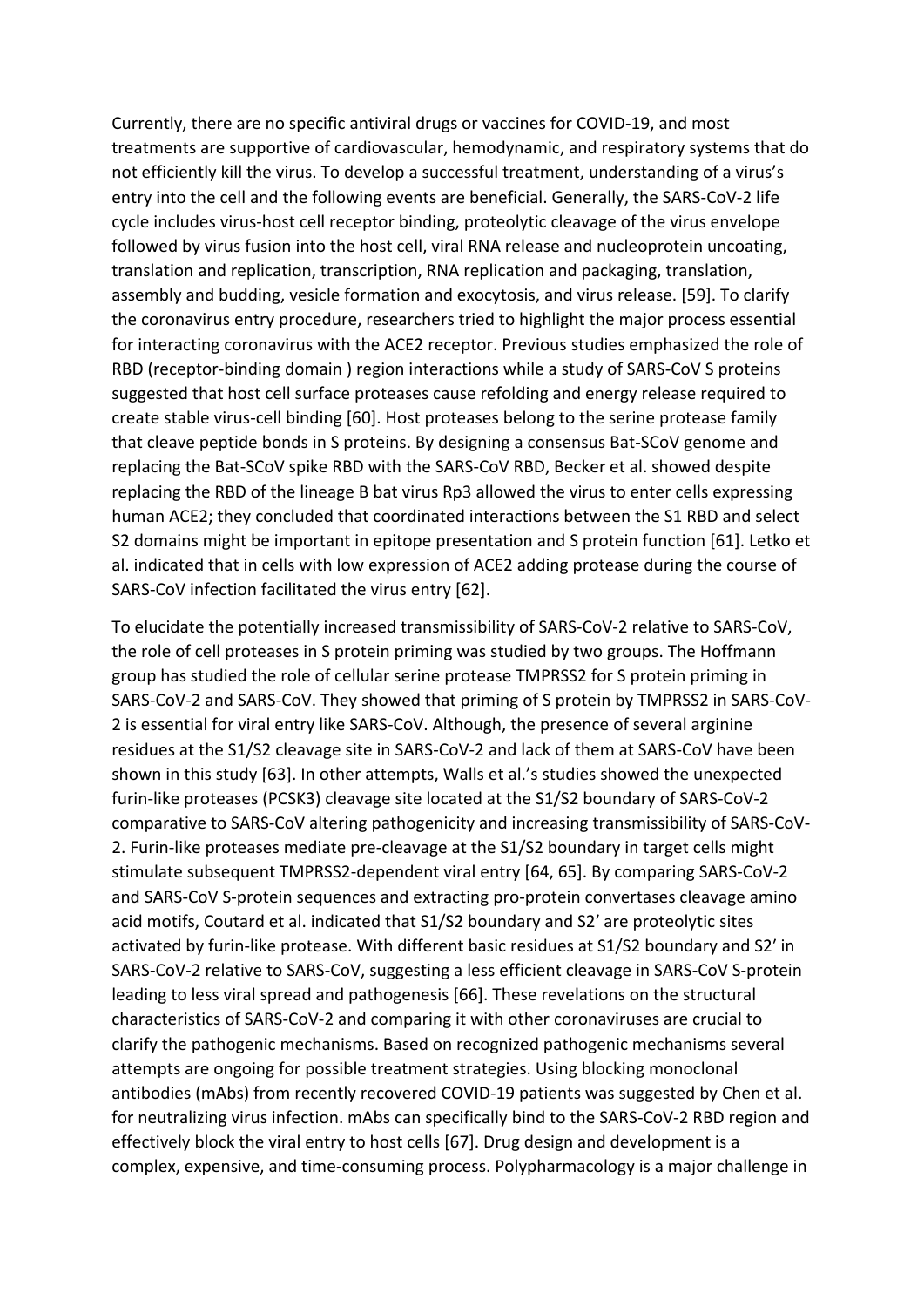drug design due to unintended drug-target interactions that causes side effects or toxicities. On the other hand, discovering the unknown targets for the existing drugs would help to identify potential drugs for other diseases [68]. Repurposing existing drugs on the market is an active area of intense research and clinical trials. The mechanism of action of these repurposed drugs, listed in Table 3, are variable and include blocking the virus entry inside the host cells, stopping virus replication, inhibiting protease activity, suppressing viral RNA synthesis, reducing the production of cytokines, and activating the T cell. The administration route of these conventional treatments is intravenous, and the delivery of their therapeutic agents to specific sites is limited. Nanomedicine and nanotechnology have promise for efficiently and selectively delivering such therapeutic agents into target sites (Fig. 4).

| Drug                 | Primary indication          | Mechanism of action                   | Ref    |
|----------------------|-----------------------------|---------------------------------------|--------|
| Methylprednisolone   | Anti-inflammation           | Suppression of exuberant and          | [69]   |
|                      |                             | dysfunctional systematic              |        |
|                      |                             | inflammation                          |        |
| Tocilizumab          | <b>Rheumatoid arthritis</b> | Interleukin-6 inhibitor               | $[70]$ |
| Sarilumab            | Rheumatoid arthritis        | Interleukin-6 inhibitor               | $[71]$ |
| <b>Baricitinib</b>   | Rheumatoid arthritis        | Inhibit endocytosis                   | $[72]$ |
| Chloroquine          | Malarial                    | Inhibition of pH-dependent viral      | $[73]$ |
|                      |                             | fusion/replication                    |        |
| Hydroxychloroquine   | Malarial                    | Inhibition of pH-dependent viral      | $[74]$ |
|                      |                             | fusion/replication                    |        |
| Teicoplanin          | Antibiotic                  | Inhibiting the low pH cleavage of the | $[75]$ |
|                      |                             | viral spike protein by cathepsin L    |        |
| Azithromycin         | Antibiotic                  | Reduced viral proliferation           | $[76]$ |
| Type 1 interferon    | Cancer & autoimmune         | Inhibit viral replication             | $[77]$ |
|                      | diseases                    |                                       |        |
| Heparin              | Anticoagulant               | Bind to RBD and induce                | $[78]$ |
|                      |                             | conformational changes in S-protein   |        |
| Enoxaparin           | Anticoagulant               | Supportive                            | $[79]$ |
| Losartan (Cozaar)    | Hypertension and kidney     | Angiotensin receptor 1 (AT1R)         |        |
|                      | disorders                   | blockers                              |        |
| Lopinavir            | <b>HIV</b>                  | Inhibits the protease activity of     | [80]   |
|                      |                             | coronavirus                           |        |
| Lopinavir/ritonavir  | <b>HIV</b>                  | Inhibits the protease activity of HIV | [67]   |
| Umifenovir (Arbidol) | Influenza                   | Inhibit endocytosis                   | [81]   |
| Oseltamivir          | Influenza A                 | Neuraminidase inhibitor               | $[82]$ |
| (Tamiflu)            |                             |                                       |        |
| Remdesivir           | Ebola virus                 | RNA polymerase (RdRp) inhibitor       | $[83]$ |
| (Veklury)            |                             |                                       |        |
| Favipiravir (Avigan) | Ebola virus                 | RNA polymerase (RdRp) inhibitor       | [84]   |
| Lianhuaqingwen       | Influenza                   | Regulation of cytokines               | [85]   |

**Table 3** Underinvestigating repurposing drugs in COVID-19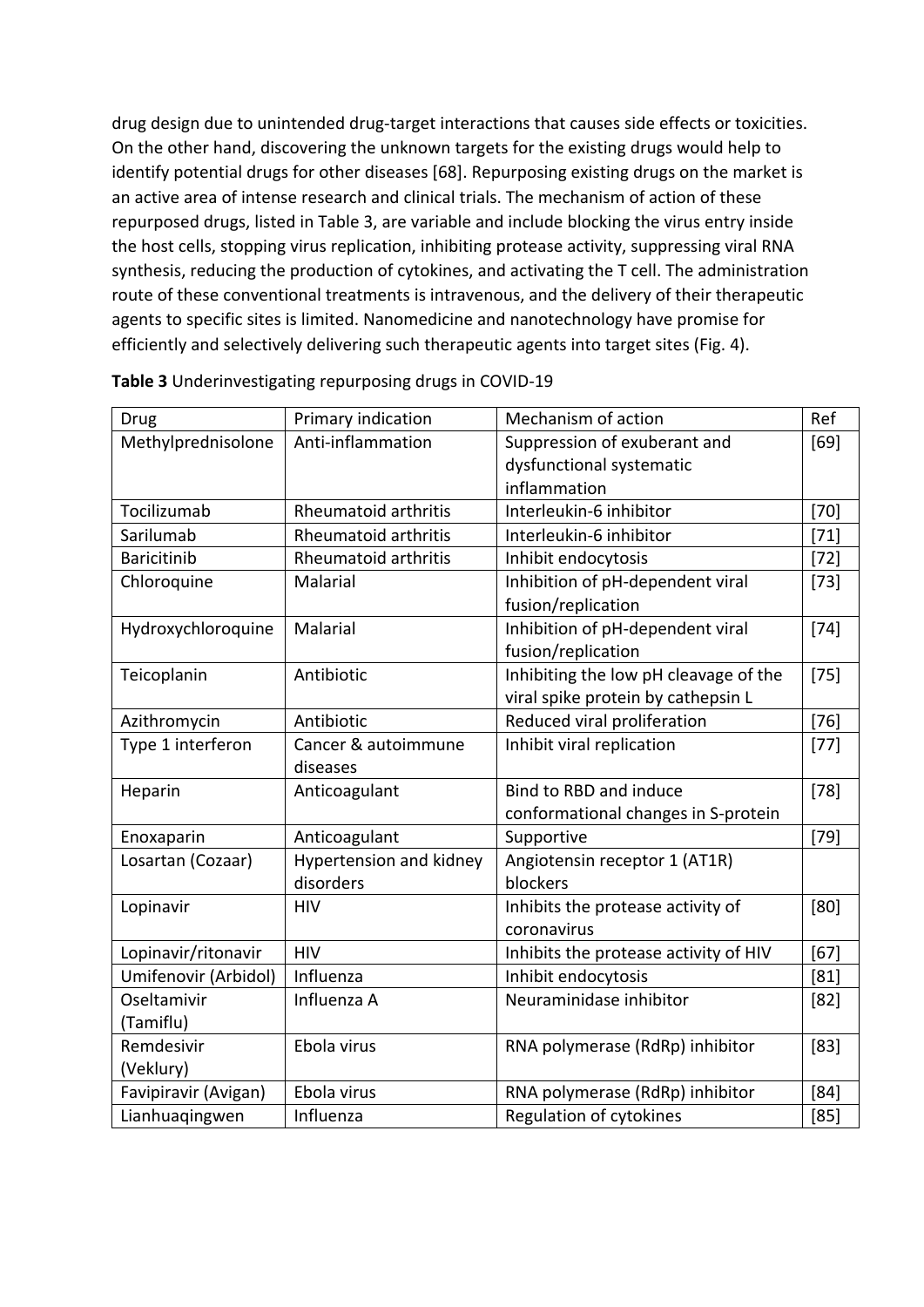

**Fig. 4.** Innovative nanomedicine and carriers have been designed for SARS-CoV-2 treatment. Ag and Au NPs used as carriers for hydroxychloroquine/chloroquine molecules. Silica NP use suggested as a non-viral delivery vehicle of vaccine. Lipid NP used to encapsulate selfamplifying RNA encoding the SARS-CoV-2 S-proteins as a vaccine. LIFNano is a synthetic stem cell NP suggested for use to treat patients with pneumonia.

#### **Nanomedicines against COVID-19**

#### *Metal and metal oxide nanoparticles*

Metal nanoparticles are used in the diagnosis and treatment of conditions because of their interesting properties including plasmonic resonance, fluorescence enhancement, photoluminescence, superparamagnetism, catalytic activity enhancement, cytotoxicity, antiviral, production of reactive oxygen species, biocompatibility, and ease of elimination from the body [86, 87]. Metallic NPs can form strong interactions with various species, may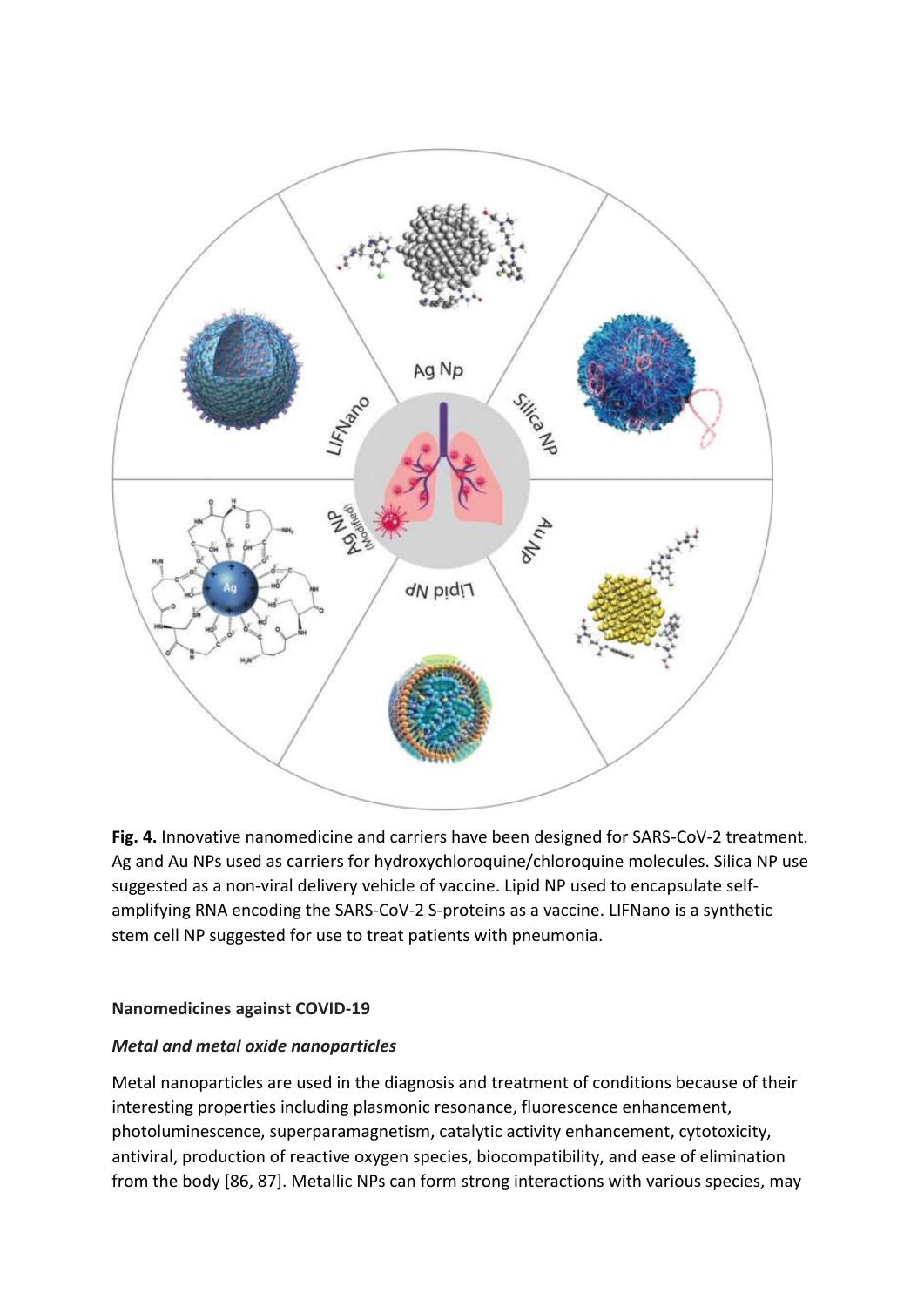cause viral denaturation (and reduced virulence in the long term), and provide a convenient way to isolate the bound particles (e.g., with magnetic separation). Elucidation of specific mechanisms of action will aid in the design of improved NPs for viral eradication. The antiviral effect of metal nanoparticles is related to either inhibiting viral replication inside the host cells or binding of metal nanoparticles to surface glycoproteins of viruses thereby preventing the fusion of the virus into host cells. The antiviral activity of silver nanoparticles against different viral families, like HIV-1, hepatitis B, respiratory syncytial virus, herpes simplex virus, monkeypox virus, and H1N1 influenza, have been studied [88]. A nano-silver inhalation delivery formulation (optimal nanoparticle sizes of 3–7 nm) was reported to be useful at an early stage of respiratory infections in COVID-19 [89]. The mechanism of silver NP action has not been clarified completely; however, inactivation of virus particles prior to entry, interference with viral attachment, and interaction with viral RNA were shown in some studies [90].

A gold-based compound like auranofin (a gold-containing triethyl phosphine) is an FDAapproved medicine for the treatment of rheumatoid arthritis and in phase II clinical trials for cancer therapy. Inhibition of redox enzymes which results in cellular oxidative stress and intrinsic apoptosis is assumed to be its mechanism of action. Rothan et al. investigated the effect of auranofin on SARS-CoV-2, finding that auranofin inhibits 50% replication of SARS-CoV-2 in Huh7 cells at low micro-molar concentrations, and dramatically reduced the expression of SARS-CoV-2 induced cytokines in Huh7 cells, suggesting the drug could be useful in restricting SARS-CoV-2 infection and associated lung injury [91].

According to a docking study of Abo-zeid et al.,  $Fe<sub>2</sub>O<sub>3</sub>$  and  $Fe<sub>3</sub>O<sub>4</sub>$  interacted efficiently with the spike protein receptor-binding domain (S1-RBD). Both Fe<sub>2</sub>O<sub>3</sub> and Fe<sub>3</sub>O<sub>4</sub> previously showed similar performance with hepatitis C virus glycoproteins E1 and E2. The binding of iron oxide nanoparticles (IONPs) with S1-RBD forms the most stable complex that is expected to be associated with viral protein conformational changes and subsequently inhibit virus entry into host cells. This binding could also initiate virus destruction through the generation of reactive oxygen species (ROS), and a clinical trial for FDA-approved IONPs for COVID-19 treatment has been endorsed [21].

### *Drug carriers*

To achieve desired therapeutic effects, drug carriers are often employed to modify drug absorption and distribution. Various drug delivery systems (including nanostructures, nanofibers, dendrimers, liposomes, microspheres, micelles, protein-DNA complexes, protein-drug conjugates, virosomes, etc.) have been studied and developed [92]; in the ongoing pandemic, most studies focus on repurposing drugs and developing carriers for local and effective drug delivery. Rezaee et al. studied the affinity of hydroxychloroquine/chloroquine molecules towards silver and gold nanoparticles with the help of molecular dynamics simulations, and the calculated charge-transfer interactions suggest that these nanoparticles can be used as a drug delivery system for hydroxychloroquine/chloroquine with decreased drug side effects [93].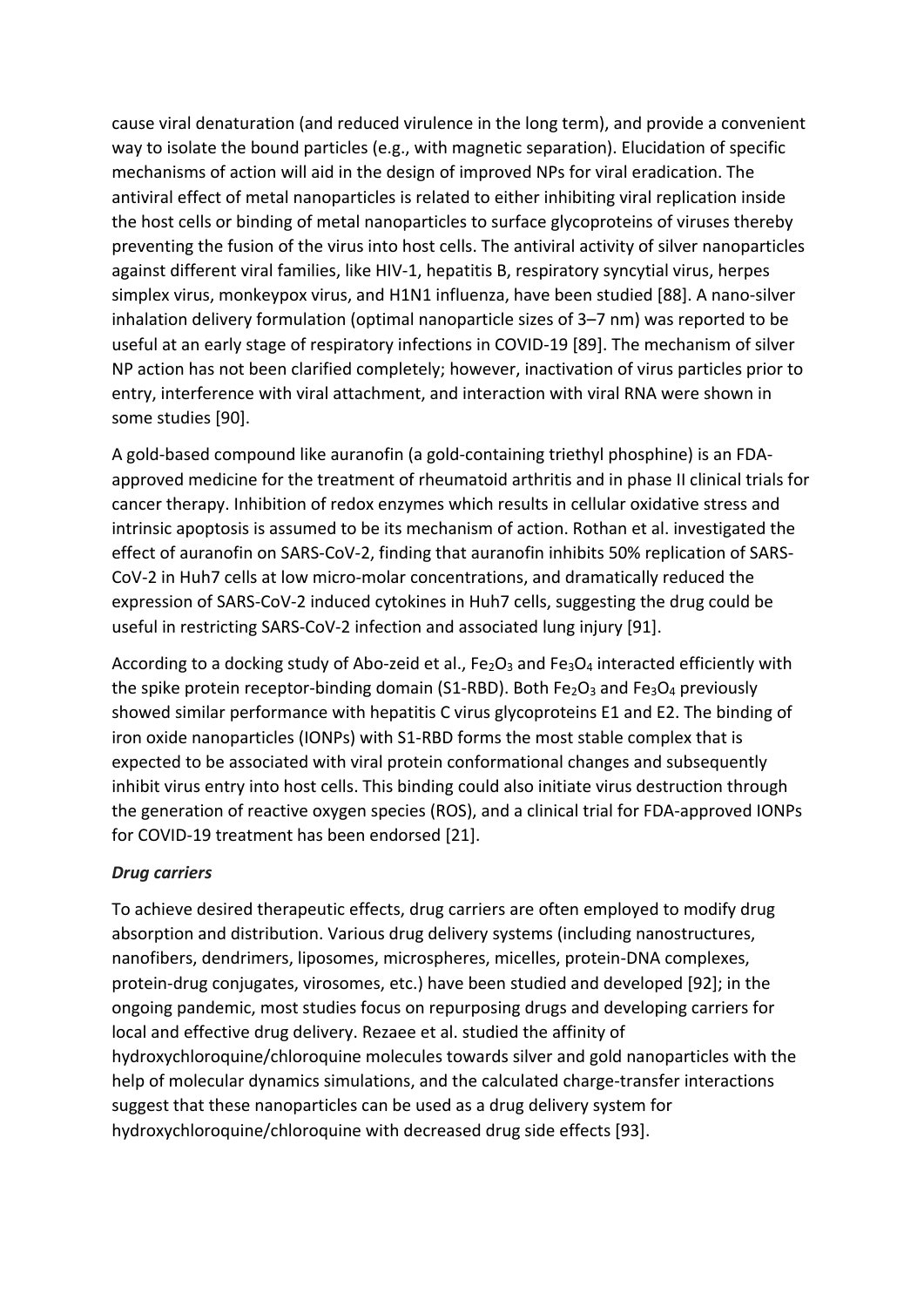Lipid-based formulations are promising carriers for targeted delivery of therapeutic agents. Nanostructured lipid carriers derived from natural or synthetic lipids can be used for the delivery of hydrophobic/lipophilic drugs with high bioavailability [94]. Pindiprolu et al. suggested lipid carriers for intra-pulmonary delivery of salinomycin (a coccidiostat ionophore drug with a broad spectrum of antibacterial, anti-parasitic, antifungal, and antiviral effects). The antiviral effect of salinomycin is related to inhibition of the replication of viral RNA in the cytoplasm by altering the pH, and encapsulation of salinomycin in lipid nanocarriers enables aerosol-based pulmonary delivery providing sustained therapeutic effects [95].

Graphene and its derivatives have been investigated for use in protective materials, biosensors, antiviral drugs, and drug delivery owing to their high viral capture capacity, electronic properties for signal amplification, electrostatic interactions with the proteins of the virus, etc. [23, 96]; however, their in vivo cytotoxicity represents a challenge in their use in treatments.

### *Vaccines*

A vaccine provides acquired immunity to a particular transmissible disease. Vaccines are typically composed of antigens (made from a weakened or killed form of microorganisms), toxins, or surface proteins, that are recognized by the immune system and induce a strong immune response. Recent innovative vaccines that are in development/use include dendritic cells, DNA, recombinant vectors, RNA, and T-cell receptor peptides. Major platform types of SARS-CoV-2 vaccine that have been studied include whole-cell killed or live-attenuated vaccines, recombinant proteins, nucleic acid-based DNA and mRNA, and replicating and non-replicating viral vectors [97]. The challenges faced in developing effective vaccines include the selection of a potent antigen, efficient adjuvant (immunological agents that activate the antigen), and delivery vehicles. In the past decade, nanomaterials have gained significant attention as potential adjuvant and carriers. Several nanoparticle-based vaccine adjuvant and delivery systems have been studied [98, 99]. According to the WHO, there have been 89 vaccine candidates in preclinical and clinical stages until April 2020. Seven of those in the phase 1 clinical stage are nucleic acid vaccines using non-replicating viral vectors for vaccine delivery, other candidates in the phase I clinical stage include recombinant proteins, DNA, and RNA [100]. In the following section, the latest progress and ideas on deploying biomaterials and nanotechnology in developing SARS-CoV-2 vaccines will be discussed.

# *Lipid nanoparticles*

LNPs are a unique class of lipids considered the most clinically advanced non-viral DNA/RNA and drug delivery systems. They offer high encapsulation efficiency, improved penetration into cells, and low cytotoxicity. The first LNP-formulated RNA-based drug was approved in 2018 by the FDA [101]. McKay et al. studied a self-amplifying RNA encoding the SARS-CoV-2 S-protein encapsulated with an LNP as a vaccine. LNP used in this study contained ionizable cationic lipid/phosphatidylcholine/cholesterol/PEG-lipid with a mean hydrodynamic diameter of ca. 75 nm. Their immunogenicity results showed the LNP vaccine-elicited robust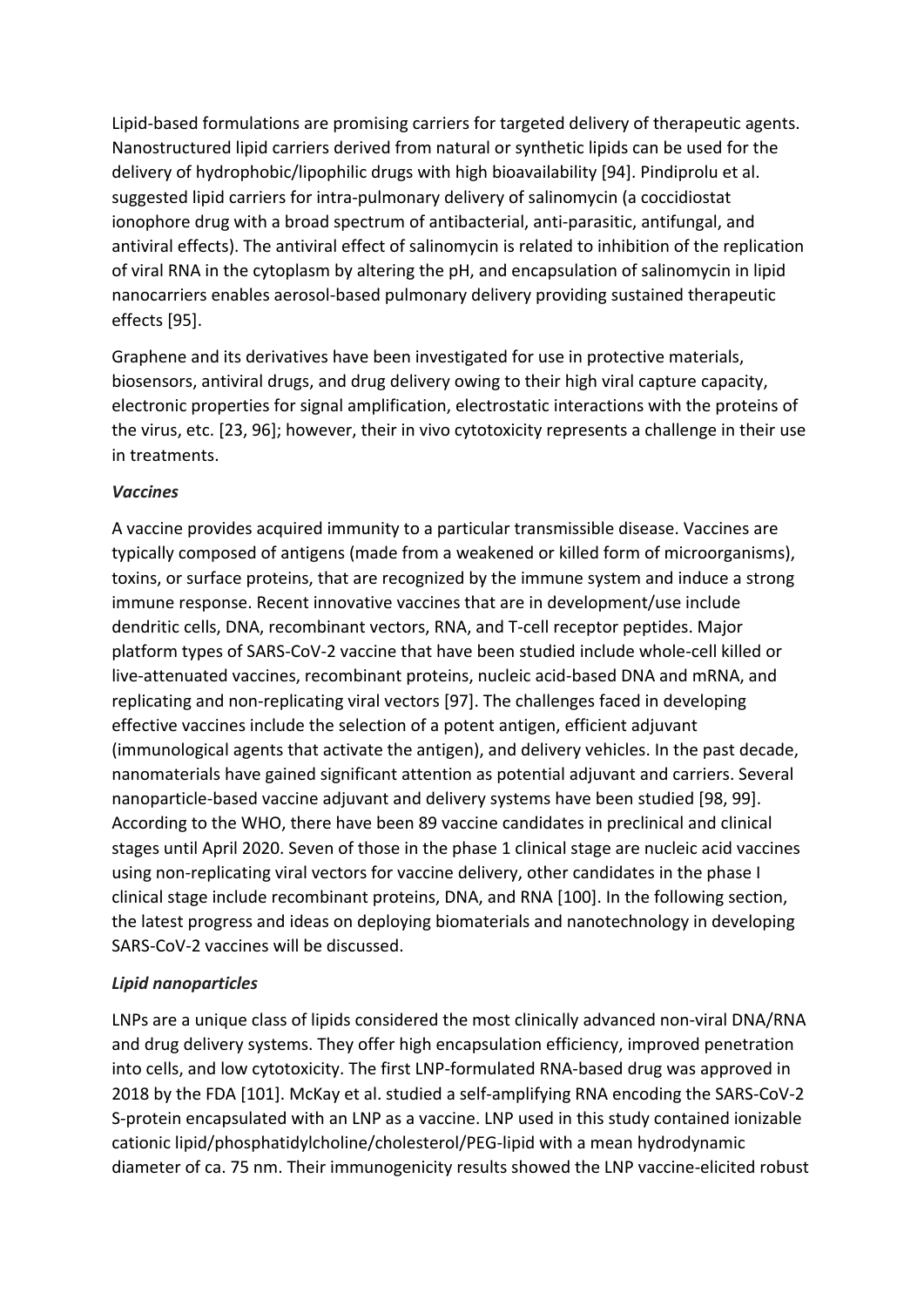SARS-CoV-2 IgG antibody and cellular responses in mice. They claimed that their primary results would enable the rapid translation of the designed SARS-CoV-2 vaccine to the clinical trial [102].

## *Silica nanoparticles*

Silica nanoparticles have shown great potential in drug and protein delivery because of their chemical stability, biocompatibility, low toxicity, and the ability to be synthesized in various sizes, shapes, and pore diameters. These characteristics besides the ability of silica nanoparticles to induce both humoral and cell-mediated immune responses led to the study of their potential to be used as antigen carriers and immunological adjuvant in vaccine delivery [103, 104]. N4 Pharma has developed Nuvec® silica nanoparticles coupled with polyethyleneimine that traps, protects and delivers DNA/RNA antigen into cells. Some key features of these silica nanoparticles include adjuvant effect, generating Th1 response, high loading capacity, strong bonding, and high cellular uptake [105]. Theobald suggested Nuvec® as a non-viral delivery vehicle of vaccine can be a safe and effective alternative to lipid nanoparticle system and non-replicating viral vectors that have been studied in many companies in developing SARS-CoV-2 vaccine [106].

# **Innovative strategies: hopes and promises**

In response to the COVID-19 outbreak, pharmaceutical companies and researchers have stepped forward with plans to develop innovative strategies to fight the outbreak. Beyond the vaccines, for example, the siRNA-based RNA interference (RNAi) mechanism has been explored to eradicate viral genome from the host [107]. An additional promising strategy is to deploy theranostic agents. Multidisciplinary nanomedicine and nanotechnology have a pivotal role in changing conventional sight in disease diagnosis and therapy. Theranostic approaches benefit from combining therapeutics and diagnostics strategies. During the last few years, there has been ongoing progress in the field of theranostic approaches in oncology and recently infectious diseases. Nanomaterials and nanostructures like graphene, metal oxide, layered double hydroxides, metals, black phosphorus, transition metal dichalcogenides, etc. made this possible [108].

# *Cellular nanosponge*

Zhang et al. investigated a novel approach mimicking the molecular mechanisms of viral infection. As mentioned above, SARS-CoV-2 uses ACE2 and CD147 receptors on the host cell surface in cellular entry. Covering polymer nanoparticles with membranes from human lung epithelial cells and macrophages creates a cellular nanosponge that can act as a decoy for SARS-CoV-2 (Fig. 5). In their study, a poly(lactic-co-glycolic acid) (PLGA) nanoparticle covered with cell membranes of human lung epithelial cells and macrophages that inherit the viral receptors (ACE2 and CD147) related to SARS-CoV-2 entry into host cells. The designed cellular nanosponges could neutralize the viral activity in a dose-dependent manner [109].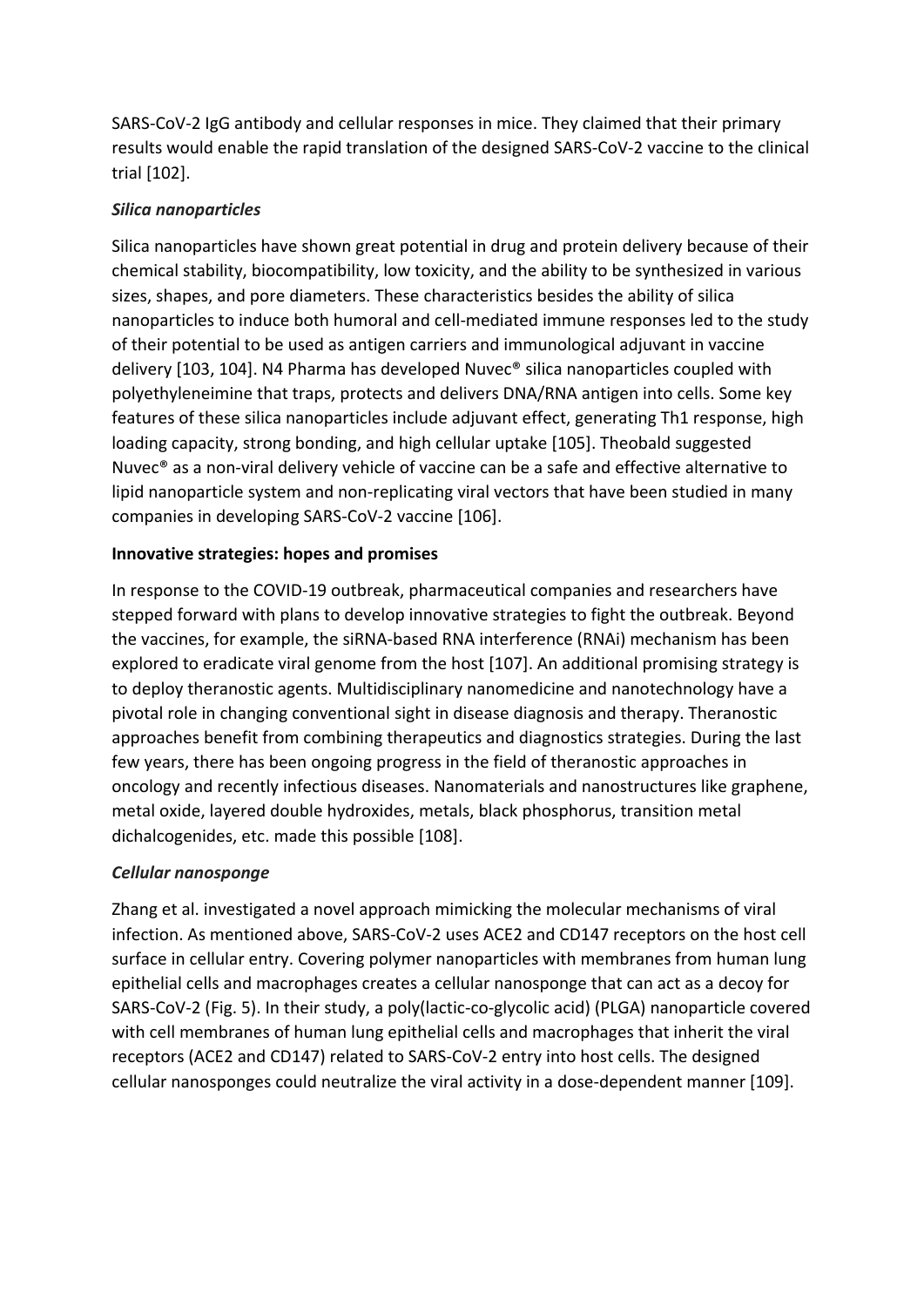

**Fig. 5.** Schematic mechanism of cellular nanosponges inhibiting SARS-CoV-2 infectivity. The polymeric NP cores with natural cell membranes from target cells inherit the surface antigen profiles of the source cells and serve as decoys to bind with SARS-CoV-2 that blocks viral entry and inhibits viral infectivity [109]

# *Stem cell therapy*

Reducing the infection rate besides treating patients with pneumonia are key requirements to reduce the mortality rate in the COVID-19. The currently available therapies in the COVID-19 mostly fail in the acute inflammatory pneumonia stage. One of the novel therapeutic strategies is using mesenchymal stem cells (MSCs). MSCs can provide a therapeutic environment in the lung via secretion of various cytokines, tissue mediators, and growth factors [110]. In one of the first attempts, a severely ill COVID-19 patient with ground-glass opacity (GGO) on CT scan and liver injury were treated with allogeneic human umbilical cord mesenchymal stem cells. After three intravenous infusions of stem cells, the patient was able to start spontaneous breathing and walking [111]. Currently, several clinical trials on using stem cells especially mesenchymal stem cells (MSCs) in COVID-19 treatment have been registered in Clinicaltrials.gov. Studies have shown MSCs have immunomodulatory and anti-inflammatory properties [112]. Metcalfe and his colleague from the University of Cambridge have developed a synthetic stem cells nanoparticles "LIFNano" to treat multiple sclerosis (MS). LIF (Leukaemia Inhibitory Factor) is a small blood-borne protein functioning to repair damaged tissues throughout the body. They suggested the nanotechnology-based LIFNano has the potential to rejuvenate damaged tissues and suppress cytokine storm in COVID-19 patients with pneumonia [113]. Other manufacturers of regenerative products like Exoflo™ and NestaCell® have started their clinical trials as a treatment of severe COVID-19. Exoflo™ is an exosome formulation derived from allogeneic bone marrow MSCs. In the clinical study, 24 patients with moderate to severe COVID-19 were administered a single 15 mL of Exoflo™ through intravenous infusion without any reaction. Their results indicated that patients' clinical status and oxygenation improved after one treatment [114]. NestCell®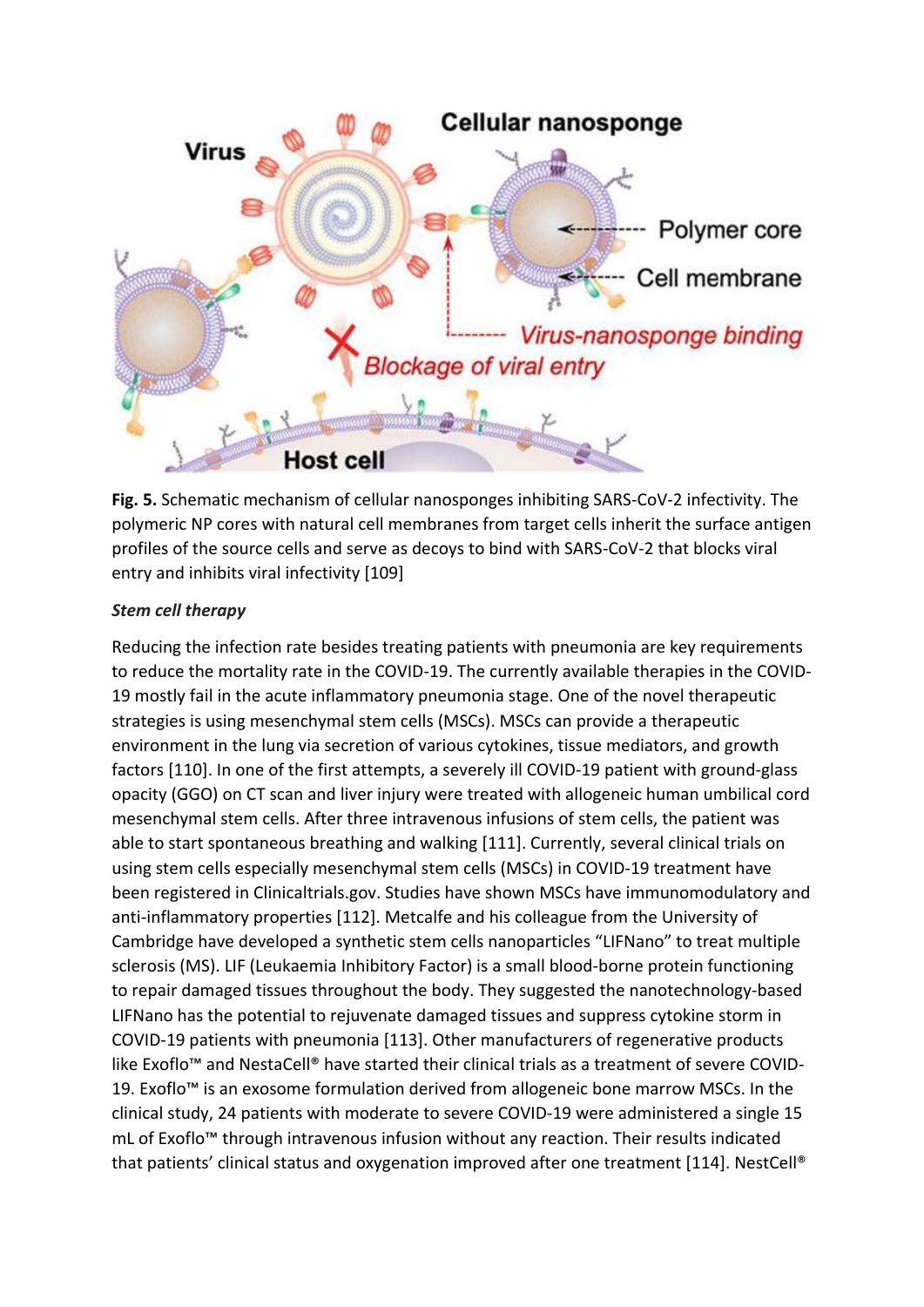is a MSC therapy produced by Cellavita Company. This product is under clinical trial to treat patients with severe COVID-19 pneumonia. In the clinical trials, patients will receive 2 x  $10<sup>7</sup>$  cells on days 1, 3, 5, and 7 [115]. According to extraordinary opportunity of tissue engineering and biomaterials for long regeneration, bioengineering lung tissue might be an advanced strategy in patients suffering from lung injury [116].

#### *In silico studies*

Beside accelerating in vitro and in vivo studies in discovering vaccines and new therapies and diagnosing methods in COVID-19, artificial intelligence (AI)-inspired studies have demonstrated great success in diagnosing and treatment methods. One of the first applications of AI referred to COVID-19 was in medical imaging to detect and differentiate bacterial and viral pneumonia in chest computed tomography (CT) images [117]. The second use of AI is to help in understanding the virus-host cell interactions during the course of infection is key to developing new therapeutic strategies and repurposing existing drugs. In this regard, Gordon et al [118] cloned, tagged, and expressed 26 of the 29 proteins in human cells to identified high confidence SARS-CoV-2/human protein/protein interactions. And, through chemoinformatic databases and analyses of the above results, 67 druggable human protein or host factors were targeted by 69 existing FDA-approved or in clinical trial drugs. They claimed that they have started testing these compounds for the antiviral activity to developing therapeutics agents against SARS-CoV-2. In another attempt, molecular docking calculation showed hydroxychloroquine and azithromycin did not interact with receptors. It assumed that these drugs act in different steps in the viral cycle. The calculations indicated that metaquine (antimalarial substance) and saquinavir (anti-HIV antiretroviral) were potential candidates for multi-target drugs for COVID-19 [119].

#### **Conclusion**

The sudden appearance and rapid spread of COVID-19 have promoted an urgent need for mobilizing knowledge and facilities across the world to restrict the progressive socially and economically destructive effects of the pandemic. Much unknown information about the origin of SARS-CoV-2, the molecular events that led to human transmission from the main source, high human-human transmissibility, and the virus-cell interactions are part of the complexity to fight against the COVID-19. There has not been any clinically approved drug or vaccine that specifically target SARS-CoV-2 but rapid progress is underway. Repurposing drugs and upgrading present detection methods are part of the fighting strategies until supplying effective treatments or providing the vaccine. In the meantime, nanotechnology and nanomaterials are playing key roles either in slowing down the adverse effects or proposing new therapeutic solutions. For instance, silica nanoparticles, which had been developed as a vaccine carrier, are hopeful for developing the SARS-CoV-2 vaccine. It is clear that a key to tackling this pandemic is to cover all aspects of the fighting like protective equipment, detection technologies, and treatment solutions. The first step is to break the transmission chain through personal protective equipment and disinfected surfaces. Previously introduced anti-viral biomaterials accelerate research about fighting against SARS-CoV-2. In the next step, using nanotechnology and nanomaterials develop detection techniques rapidly. In the last step, nanomedicine and stem cells are part of the road map in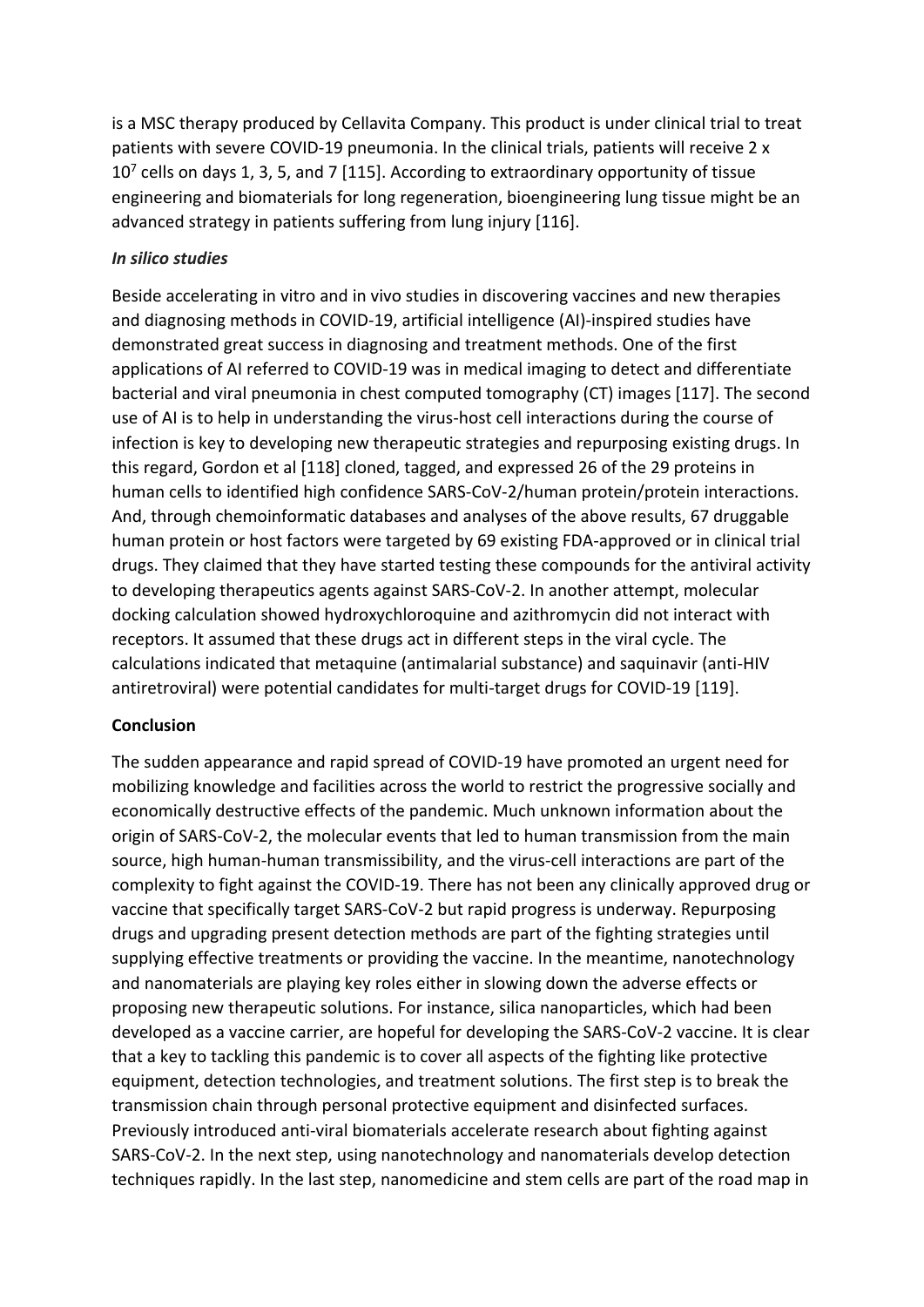the treatment of ill COVID-19 patients. Through this review, we highlight the recent advances in nanotechnology, biomaterials, and cellular biology that provide opportunities to fight the SARS-CoV-2 more efficiently.

# **Conflicts of interest**

The authors declare that there are no conflicts of interest.

### **References**

1. Wu F, Zhao S, Yu B, et al (2020) A new coronavirus associated with human respiratory disease in China. Nature 579:265–269. https://doi.org/10.1038/s41586-020-2008-3

2. Yuen K-S, Ye Z-W, Fung S-Y, et al (2020) SARS-CoV-2 and COVID-19: The most important research questions. Cell Biosci 10:40. https://doi.org/10.1186/s13578-020-00404-4

3. Zhou P, Yang X Lou, Wang XG, et al (2020) A pneumonia outbreak associated with a new coronavirus of probable bat origin. Nature 579:270–273. https://doi.org/10.1038/s41586- 020-2012-7

4. Lu R, Zhao X, Li J, et al (2020) Genomic characterisation and epidemiology of 2019 novel coronavirus: implications for virus origins and receptor binding. Lancet 395:565–574. https://doi.org/10.1016/S0140-6736(20)30251-8

5. Sayers EW, Cavanaugh M, Clark K, et al (2019) GenBank. Nucleic Acids Res 47:D94–D99

6. Walls AC, Park Y, Tortorici MA, et al (2020) Structure , Function , and Antigenicity of the SARS- Structure , Function , and Antigenicity of the SARS-CoV-2 Spike Glycoprotein. Cell 1– 12. https://doi.org/10.1016/j.cell.2020.02.058

7. World Health Organization (2020) Coronavirus disease (COVID-19) pandemic. https://www.who.int/emergencies/diseases/novel-coronavirus-2019

8. Culp WC (2020) Coronavirus Disease 2019. A A Pract 14:e01218. https://doi.org/10.1213/xaa.0000000000001218

9. Mozafari M, Tariverdian T, Beynaghi A (2020) Trends in Biotechnology at the Turn of the Millennium. Recent Pat Biotechnol 14:78–82

10. Organización Mundial de la Salud (2020) Advice on the use of masks in the context of COVID-19: interim guidance-2. Guía Interna la OMS 1–5. https://doi.org/10.1093/jiaa077

11. World Health Organization (2020) Rational use of personal protective equipment (PPE) for coronavirus disease (COVID-19): interim guidance, 19 March 2020. World Health Organization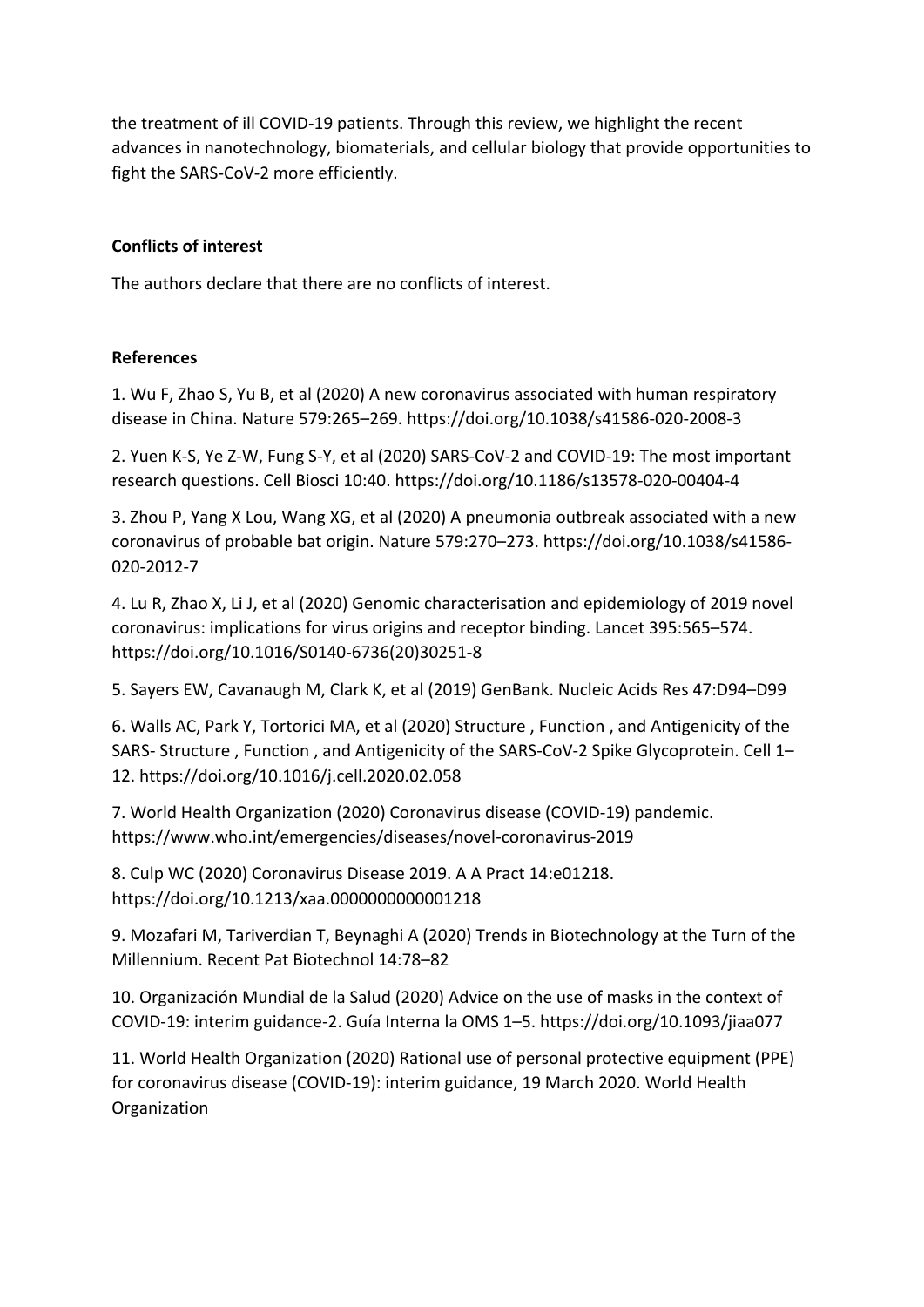12. Dellweg D, Koehler D, Kloster F, Gmbh G (2020) Noninvasive ventilation masks with viral filters to protect health care workers from SARS-CoV-2 / Coronavirus infections. 1–18. https://doi.org/10.21203/RS.3.RS-21269/V1

13. Aydemir D, Ulusu NN (2020) Angiotensin-converting enzyme 2 coated nanoparticles containing respiratory masks, chewing gums and nasal filters may be used for protection against COVID-19 infection. Travel Med. Infect. Dis.

14. van Doremalen N, Bushmaker T, Morris DH, et al (2020) Aerosol and surface stability of SARS-CoV-2 as compared with SARS-CoV-1. N Engl J Med

15. Kumar P, Usmani Z, Kumar V, Kumar V (2020) Tackling COVID-19 pandemic through nanocoatings : Confront and exactitude. Curr Res Green Sustain Chem 3:100011. https://doi.org/10.1016/j.crgsc.2020.100011

16. Ikner LA, Torrey JR, Gundy PM, Gerba CP (2020) A Continuously Active Antimicrobial Coating effective against Human Coronavirus 229E. medRxiv 2020.05.10.20097329. https://doi.org/10.1101/2020.05.10.20097329

17. Balagna C, Perero S, Percivalle E, et al (2020) Virucidal effect against Coronavirus SARS-CoV-2 of a silver nanocluster/silica composite sputtered coating. Open Ceram 100006

18. Tremiliosi GC, Simoes LGP, Minozzi DT, et al (2020) Ag nanoparticles-based antimicrobial polycotton fabrics to prevent the transmission and spread of SARS-CoV-2. bioRxiv19. Park DH, Joe YH, Hwang J (2019) Dry aerosol coating of anti-viral particles on commercial air filters using a high-volume flow atomizer. Aerosol Air Qual Res 19:1636–1644

20. Iddins BO, Waugh MH, Robbins T, et al (2020) Antimicrobial Silver Touch Surfaces in an Occupational Medicine Clinic. J Occup Environ Med

21. Abo-zeid Y, Ismail NS, McLean GR, Hamdy NM (2020) A molecular docking study repurposes FDA approved iron oxide nanoparticles to treat and control COVID-19 infection. Eur J Pharm Sci 153:105465. https://doi.org/10.1016/j.ejps.2020.105465

22. Cote J, Haggstrom J, Vivkanandan R, et al (2020) COVID-19 and a novel initiative to improve safety by 3D printing personal protective equipment parts from computed tomography. Res Sq 1–26. https://doi.org/10.21203/rs.3.rs-31671/v1

23. Palmieri V, Papi M (2020) Can graphene take part in the fight against COVID-19? Nano Today 33:100883. https://doi.org/10.1016/j.nantod.2020.100883

24. Bhalla N, Pan Y, Yang Z, Payam AF (2020) Opportunities and Challenges for Biosensors and Nanoscale Analytical Tools for Pandemics : COVID-19. https://doi.org/10.1021/acsnano.0c04421

25. Udugama B, Kadhiresan P, Kozlowski HN, et al (2020) Diagnosing COVID-19: the disease and tools for detection. ACS Nano 14:3822–3835

26. Ai J-W, Zhang H-C, Xu T, et al (2020) Optimizing diagnostic strategy for novel coronavirus pneumonia, a multi-center study in Eastern China. MedRxiv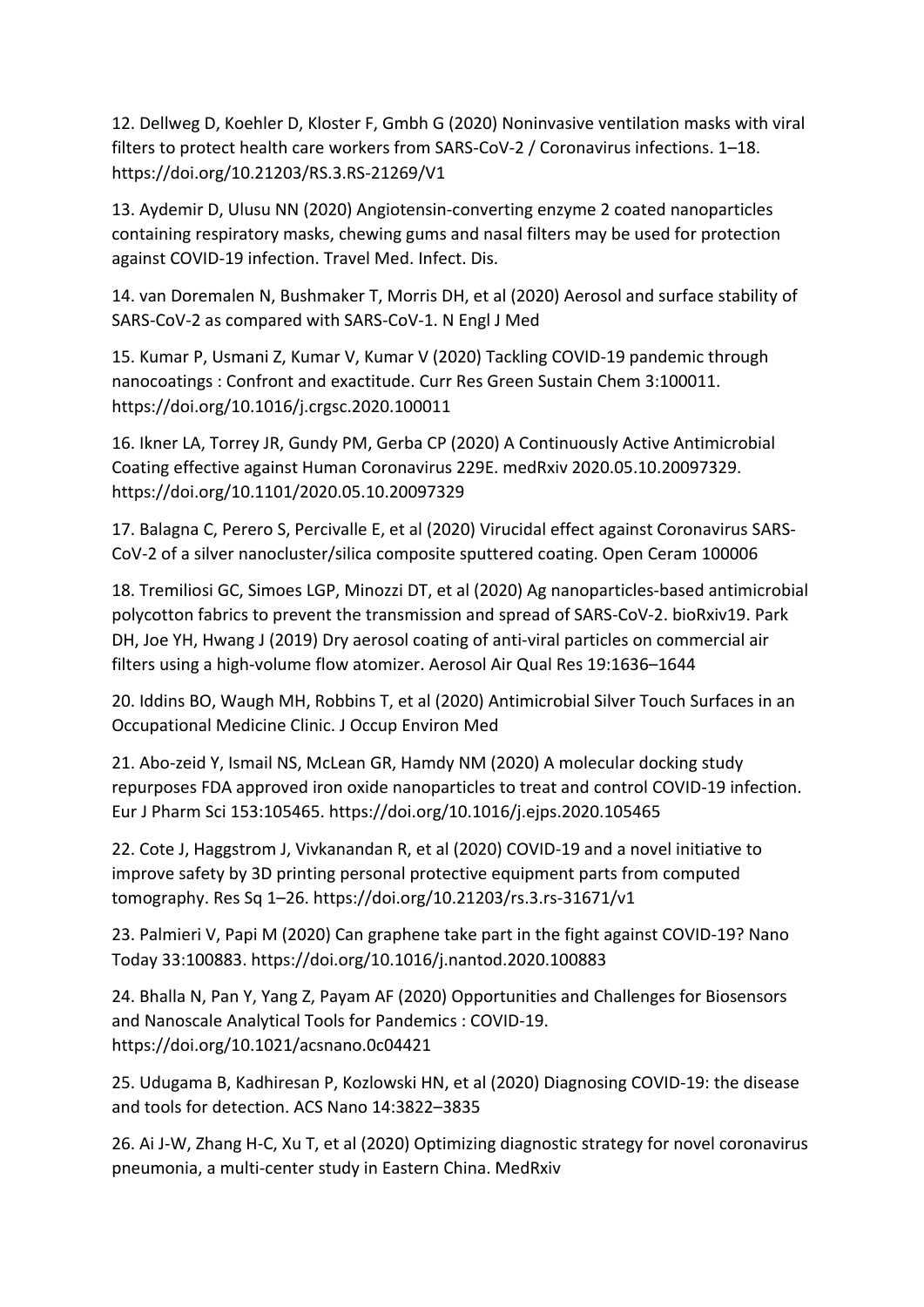27. Pokhrel P, Hu C, Mao H (2020) Detecting the coronavirus (COVID-19). ACS sensors 5:2283–2296

28. Metkar SK, Girigoswami K (2019) Diagnostic biosensors in medicine–A review. Biocatal Agric Biotechnol 17:271–283

29. Zhu X, Wang X, Han L, et al (2020) Reverse transcription loop-mediated isothermal amplification combined with nanoparticles-based biosensor for diagnosis of COVID-19. medRxiv 2020.03.17.20037796. https://doi.org/10.1101/2020.03.17.20037796

30. Ran G, Wu F, Ni X, et al (2020) A novel label-free electrochemical aptasensor with onestep assembly process for rapid detection of lead (II) ions. Sensors Actuators, B Chem 320:128326. https://doi.org/10.1016/j.snb.2020.128326

31. Seo G, Lee G, Kim MJ, et al (2020) Rapid Detection of COVID-19 Causative Virus (SARS-CoV-2) in Human Nasopharyngeal Swab Specimens Using Field-Effect Transistor-Based Biosensor. ACS Nano 14:5135–5142. https://doi.org/10.1021/acsnano.0c02823

32. Qiu G, Gai Z, Tao Y, et al (2020) Dual-Functional Plasmonic Photothermal Biosensors for Highly Accurate Severe Acute Respiratory Syndrome Coronavirus 2 Detection. ACS Nano. https://doi.org/10.1021/acsnano.0c02439

33. Murugan D, Bhatia H, Sai VVR, Satija J (2020) P-FAB: A Fiber-Optic Biosensor Device for Rapid Detection of COVID-19. Trans Indian Natl Acad Eng 1–5. https://doi.org/10.1007/s41403-020-00122-w

34. Farshidfar N, Hamedani S (2020) The Potential Role of Smartphone-Based Microfluidic Systems for Rapid Detection of COVID-19 Using Saliva Specimen. Mol Diagnosis Ther 20–

22. https://doi.org/10.1007/s40291-020-00477-435. Muralidhar VJK (2020) Electrowettingon-Dielectric System for COVID-19 Testing. Trans Indian Natl Acad Eng. https://doi.org/10.1007/s41403-020-00113-x

36. Tan X, Lin C, Zhang J, et al (2020) Rapid and quantitative detection of COVID-19 markers in micro-liter sized samples. bioRxiv 2020.04.20.052233. https://doi.org/10.1101/2020.04.20.052233

37. Wang Z-Z, Zheng Z, Wang X-C, et al (2020) Rapid Detection of Anti-SARS-CoV-2 IgM and IgG Using a Selenium Nanoparticle-based Lateral Flow Immunoassay

38. Wen T, Huang C, Shi F-J, et al (2020) Development of a lateral flow immunoassay strip for rapid detection of IgG antibody against SARS-CoV-2 virus. Analyst

39. Huang C, Wen T, Shi F-J, et al (2020) Rapid Detection of IgM Antibodies against the SARSCoV-2 Virus via Colloidal Gold Nanoparticle-Based Lateral-Flow Assay. ACS Omega

40. Li Z, Yi Y, Luo X, et al (2020) Development and clinical application of a rapid IgM-IgG combined antibody test for SARS-CoV-2 infection diagnosis. J Med Virol. https://doi.org/10.1002/jmv.25727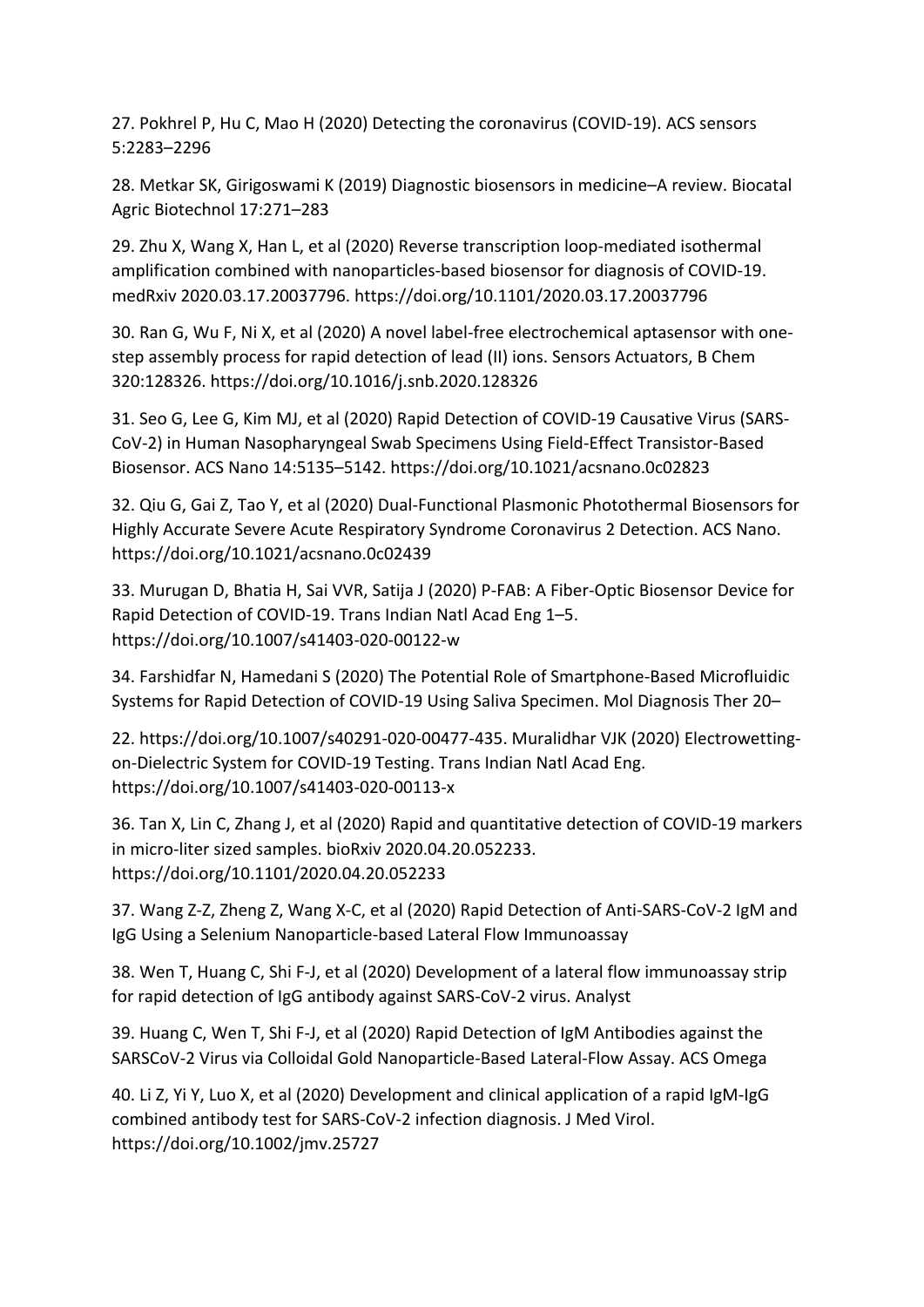41. Padoan A, Cosma C, Sciacovelli L, et al (2020) Analytical performances of a chemiluminescence immunoassay for SARS-CoV-2 IgM/IgG and antibody kinetics. Clin Chem Lab Med 1:

42. Wang Q, Du Q, Guo B, et al (2020) A method to prevent SARS-CoV-2 IgM false positives in gold immunochromatography and enzyme-linked immunosorbent assays. J Clin Microbiol

58:

43. Moitra P, Alafeef M, Dighe K, et al (2020) Selective Naked-Eye Detection of SARS-CoV-2 Mediated by N Gene Targeted Antisense Oligonucleotide Capped Plasmonic Nanoparticles. ACS Nano

44. Soni N, Pai P, Kumar K, et al (2020) Application of flow-virometry for large-scale screening of COVID 19 cases Introduction. Preprints 1–4

45. Scohy A, Anantharajah A, Bodéus M, et al (2020) Low performance of rapid antigen detection test as frontline testing for COVID-19 diagnosis. J Clin Virol 129:. https://doi.org/10.1016/j.jcv.2020.104455

46. Zhang D, Zhang X, Ma R, et al (2020) Ultra-fast and onsite interrogation of Severe Acute Respiratory Syndrome Coronavirus 2 (SARS-CoV-2) in environmental specimens via surface enhanced Raman scattering (SERS). medRxiv

47. Loo JFC, Ho AHP, Turner APF, Mak WC (2019) Integrated Printed Microfluidic Biosensors. Trends Biotechnol 37:1104–1120. https://doi.org/10.1016/j.tibtech.2019.03.009

48. Dou M, Sanchez J, Tavakoli H, et al (2019) A low-cost microfluidic platform for rapid and instrument-free detection of whooping cough. Anal Chim Acta 1065:71–78. https://doi.org/10.1016/j.aca.2019.03.001

49. Ng AHC, Fobel R, Fobel C, et al (2018) A digital microfluidic system for serological immunoassays in remote settings. Sci Transl Med 10:

50. Liu M, Hui CY, Zhang Q, et al (2016) Target‐induced and equipment‐free DNA amplification with a simple paper device. Angew Chemie 128:2759–2763

51. Nasseri B, Soleimani N, Rabiee N, et al (2018) Point-of-care microfluidic devices for pathogen detection. Biosens Bioelectron 117:112–128. https://doi.org/10.1016/j.bios.2018.05.050

52. Jain, Raghav; Kaur M Protein based biomarkers for Non-invasive Covid-19 detection. https://doi.org/10.31219/osf.io/qn256

53. Lin Q, Wen D, Wu J, et al (2020) Microfluidic Immunoassays for Sensitive and Simultaneous Detection of IgG/IgM/Antigen of SARS-CoV-2 within 15 min. Anal Chem 92:9454–9458. https://doi.org/10.1021/acs.analchem.0c01635

54. Infantino M, Grossi V, Lari B, et al (2020) Diagnostic accuracy of an automated chemiluminescent immunoassay for anti-SARS-CoV-2 IgM and IgG antibodies: an Italian experience. J Med Virol 1–5. https://doi.org/10.1002/jmv.25932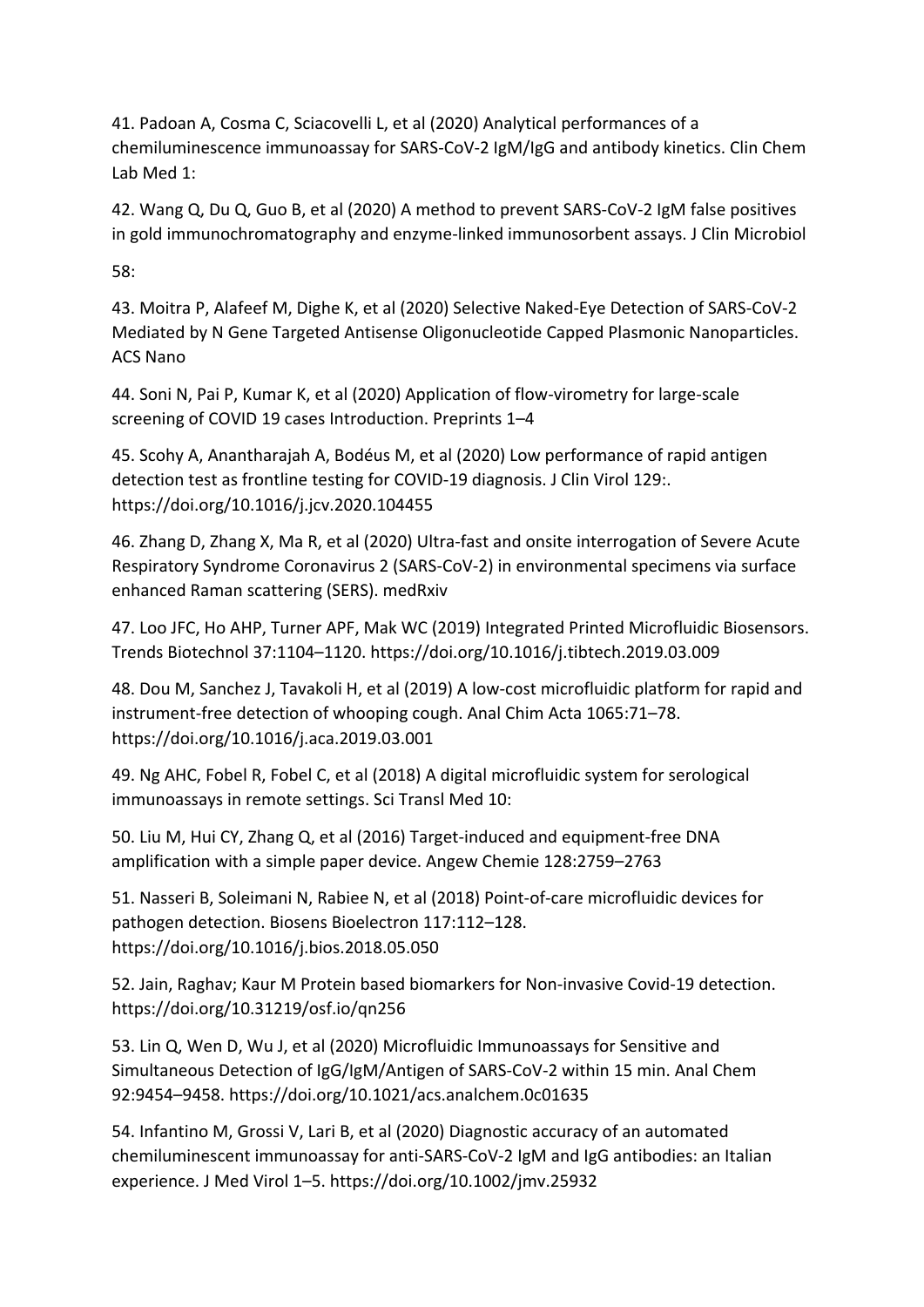55. Chen Z, Zhang Z, Zhai X, et al (2020) Rapid and Sensitive Detection of anti-SARS-CoV-2 IgG, Using Lanthanide-Doped Nanoparticles-Based Lateral Flow Immunoassay. Anal Chem 92:7226–7231. https://doi.org/10.1021/acs.analchem.0c00784

56. Li Z, Yi Y, Luo X, et al (2020) Development and clinical application of a rapid IgM-IgG combined antibody test for SARS-CoV-2 infection diagnosis. J Med Virol. https://doi.org/10.1002/jmv.25727

57. Zhao Z, Cui H, Song W, et al (2020) A simple magnetic nanoparticles-based viral RNA extraction method for efficient detection of SARS-CoV-2. bioRxiv 518055:2020.02.22.961268. https://doi.org/10.1101/2020.02.22.961268

58. B. Somvanshi S, B. Kharat P, S. Saraf T, et al (2020) Multifunctional nano-magnetic particles assisted viral RNA-extraction protocol for potential detection of COVID-19. Mater Res Innov 00:1–6. https://doi.org/10.1080/14328917.2020.1769350

59. Wu TH, Chang CC, Yang CH, et al (2020) Hybridization chain reactions targeting the severe acute respiratory syndrome coronavirus 2 (SARS-CoV-2). Int J Mol Sci 21:. https://doi.org/10.3390/ijms21093216

60. Chauhan G, Madou MJ, Kalra S, et al (2020) Nanotechnology for COVID-19: Therapeutics and Vaccine Research. ACS Nano. https://doi.org/10.1021/acsnano.0c04006

61. Shulla A, Heald-Sargent T, Subramanya G, et al (2011) A transmembrane serine protease is linked to the severe acute respiratory syndrome coronavirus receptor and activates virus entry. J Virol 85:873–882

62. Becker MM, Graham RL, Donaldson EF, et al (2008) Synthetic recombinant bat SARS-like coronavirus is infectious in cultured cells and in mice. Proc Natl Acad Sci 105:19944–19949

63. Letko M, Marzi A, Munster V (2020) Functional assessment of cell entry and receptor usage for SARS-CoV-2 and other lineage B betacoronaviruses. Nat Microbiol 5:. https://doi.org/10.1038/s41564-020-0688-y

64. Hoffmann M, Kleine-Weber H, Schroeder S, et al (2020) SARS-CoV-2 Cell Entry Depends on ACE2 and TMPRSS2 and Is Blocked by a Clinically Proven Protease Inhibitor. Cell 1–10. https://doi.org/10.1016/j.cell.2020.02.052

65. Walls AC, Xiong X, Rey A, et al (2019) Activation of Coronavirus Fusion Unexpected Receptor Functional Mimicry Elucidates Activation of Coronavirus Fusion. 1026–1039. https://doi.org/10.1016/j.cell.2018.12.028

66. Glycoprotein C-S, Walls AC, Park Y, et al (2020) Structure , Function , and Antigenicity of the SARS- Structure , Function , and Antigenicity of the SARS-CoV-2 Spike Glycoprotein. Cell 181:281-292.e6. https://doi.org/10.1016/j.cell.2020.02.058

67. Coutard B, Valle C, de Lamballerie X, et al (2020) The spike glycoprotein of the new coronavirus 2019-nCoV contains a furin-like cleavage site absent in CoV of the same clade. Antiviral Res 176:104742. https://doi.org/10.1016/j.antiviral.2020.104742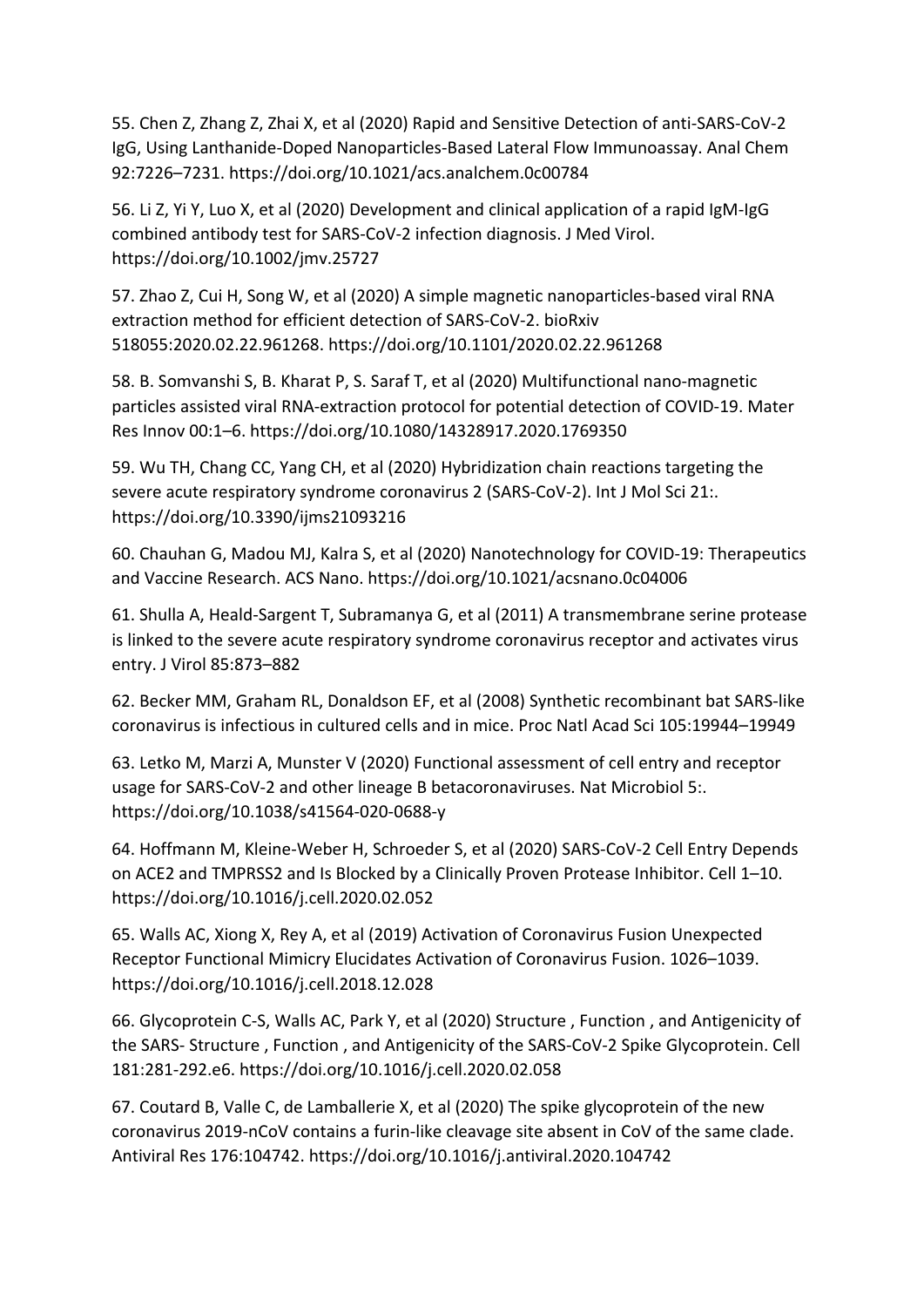68. Bahmanpour AH, Navaei T, Ahadi F, Mozafari M (2020) Pulmonary system Responses to Biomaterials. In: handbook of biomaterials biocompatibility. Elsevier, pp 653–662

69. Zhou W, Liu Y, Tian D, et al (2020) Potential benefits of precise corticosteroids therapy for severe 2019-nCoV pneumonia. Signal Transduct Target Ther 5:1–3

70. Xu X, Han M, Li T, et al (2020) Effective treatment of severe COVID-19 patients with tocilizumab. Proc Natl Acad Sci 117:10970–10975

71. Gov C (2020) Evaluation of the efficacy and safety of sarilumab in hospitalized patients with COVID-19

72. Richardson P, Griffin I, Tucker C, et al (2020) Baricitinib as potential treatment for 2019 nCoV acute respiratory disease. Lancet (London, England) 395:e30

73. Touret F, de Lamballerie X (2020) Of chloroquine and COVID-19. Antiviral Res 104762

74. Chen J, LIU D, LIU L, et al (2020) A pilot study of hydroxychloroquine in treatment of patients with common coronavirus disease-19 (COVID-19). J Zhejiang Univ (Medical Sci 49:0

75. Baron SA, Devaux C, Colson P, et al (2020) Teicoplanin: an alternative drug for the treatment of coronavirus COVID-19. Int J Antimicrob Agents 105944:

76. Gautret P, Lagier J-C, Parola P, et al (2020) Hydroxychloroquine and azithromycin as a treatment of COVID-19: results of an open-label non-randomized clinical trial. Int J Antimicrob Agents 105949

77. Sallard E, Lescure F-X, Yazdanpanah Y, et al (2020) Type 1 interferons as a potential treatment against COVID-19. Antiviral Res 104791

78. Mycroft-West CJ, Su D, Elli S, et al (2020) The 2019 coronavirus (SARS-CoV-2) surface protein (Spike) S1 Receptor Binding Domain undergoes conformational change upon heparin binding. BioRxiv

79. Kollias A, Kyriakoulis KG, Dimakakos E, et al (2020) Thromboembolic risk and anticoagulant therapy in COVID‐19 patients: emerging evidence and call for action. Br J Haematol 189:846–847

80. Chen, J., Liu, D., Liu, L., Liu, P., Xu, Q., Xia, L., Ling, Y., Huang, D., Song, S., Zhang, D. and Qian Z (2020) A pilot study of hydroxychloroquine in treatment of patients with moderate COVID-19. Zhejiang da xue xue bao Yi xue ban= J Zhejiang Univ Med Sci 49:

81. Cao B, Wang Y, Wen D, et al (2020) A trial of lopinavir–ritonavir in adults hospitalized with severe Covid-19. N Engl J Med

82. Costanzo M, De Giglio MAR, Roviello GN (2020) SARS CoV-2: Recent Reports on Antiviral Therapies Based on Lopinavir/Ritonavir, Darunavir/Umifenovir, Hydroxychloroquine, Remdesivir, Favipiravir and Other Drugs for the Treatment of the New Coronavirus. Curr Med Chem 27:. https://doi.org/10.2174/0929867327666200416131117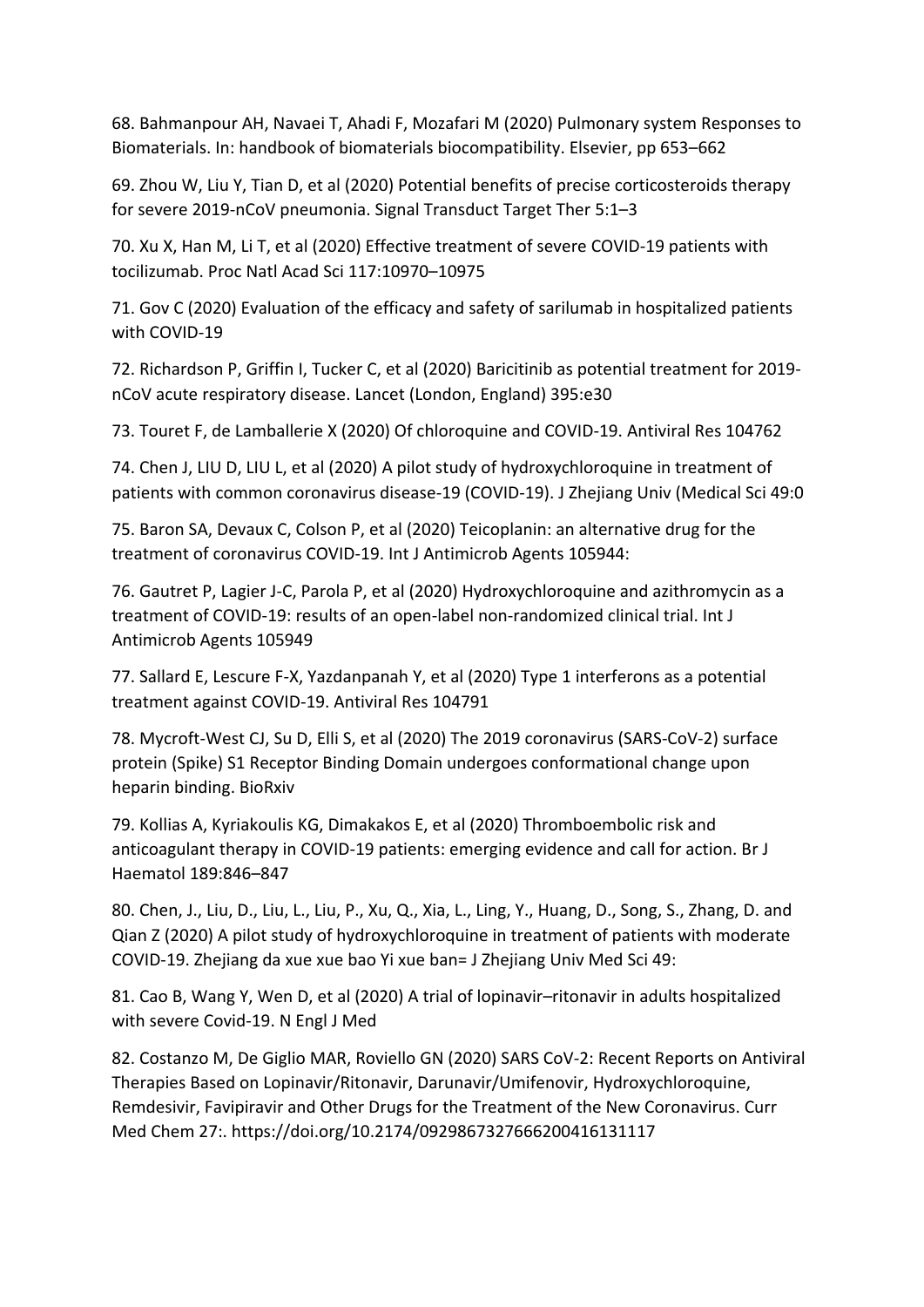83. Tan Q, Jin Y (2020) Ostavimir is ineffective against COVID-19: in silico assessment, in vitro and retrospective study. medRxiv

84. Wang Y, Zhang D, Du G, et al (2020) Remdesivir in adults with severe COVID-19: a randomised, double-blind, placebo-controlled, multicentre trial. Lancet

85. Cai Q, Yang M, Liu D, et al (2020) Experimental treatment with favipiravir for COVID-19: an open-label control study. Engineering

86. Runfeng L, Yunlong H, Jicheng H, et al (2020) Lianhuaqingwen exerts anti-viral and antiinflammatory activity against novel coronavirus (SARS-CoV-2). Pharmacol Res 104761

87. Gholipourmalekabadi M, Mobaraki M, Ghaffari M, et al (2017) Targeted drug delivery based on gold nanoparticle derivatives. Curr Pharm Des 23:. https://doi.org/10.2174/1381612823666170419105413

88. Sharma H, Mishra PK, Talegaonkar S, Vaidya B (2015) Metal nanoparticles: A theranostic nanotool against cancer. Drug Discov Today 20:1143–1151. https://doi.org/10.1016/j.drudis.2015.05.009

89. Kailasa SK, Park T-J, Rohit J V, Koduru JR (2019) Antimicrobial activity of silver nanoparticles. In: Nanoparticles in Pharmacotherapy. Elsevier, pp 461–484

90. Zachar O (2020) Formulations for COVID-19 Treatment via Silver Nanoparticles Inhalation Delivery. OSF Prepr 1–19

91. Rai M, Deshmukh SD, Ingle AP, et al (2016) Metal nanoparticles: The protective nanoshield against virus infection. Crit Rev Microbiol 42:46–56. https://doi.org/10.3109/1040841X.2013.879849

92. Rothan HA, Stone S, Natekar J, et al (2020) The FDA-approved gold drug auranofin inhibits novel coronavirus (SARS-COV-2) replication and attenuates inflammation in human cells. Virology 547:7–11. https://doi.org/10.1016/j.virol.2020.05.002

93. Mozafari M, Rajadas J, Kaplan DL (2019) An introduction to nanoengineered biomaterials. In: Nanoengineered Biomaterials for Regenerative Medicine. Elsevier, pp 1–11

94. Rezaee P, Akbari M, Morad R, et al (2020) First Principle Simulation of Coated Hydroxychloroquine on Ag, Au and Pt Nanoparticle as a Potential Candidate for Treatment of SARS-CoV-2 (COVID-19). arXiv Prepr arXiv200602343

95. Salvi VR, Pawar P (2019) Nanostructured lipid carriers (NLC) system: A novel drug targeting carrier. J Drug Deliv Sci Technol 51:255–267

96. Pindiprolu SKSS, Kumar CSP, Kumar Golla VS, et al (2020) Pulmonary delivery of nanostructured lipid carriers for effective repurposing of salinomycin as an antiviral agent. Med Hypotheses 143:109858. https://doi.org/10.1016/j.mehy.2020.109858

97. Raghav PK, Mohanty S (2020) Are graphene and graphene-derived products capable of preventing COVID-19 infection? Med Hypotheses 110031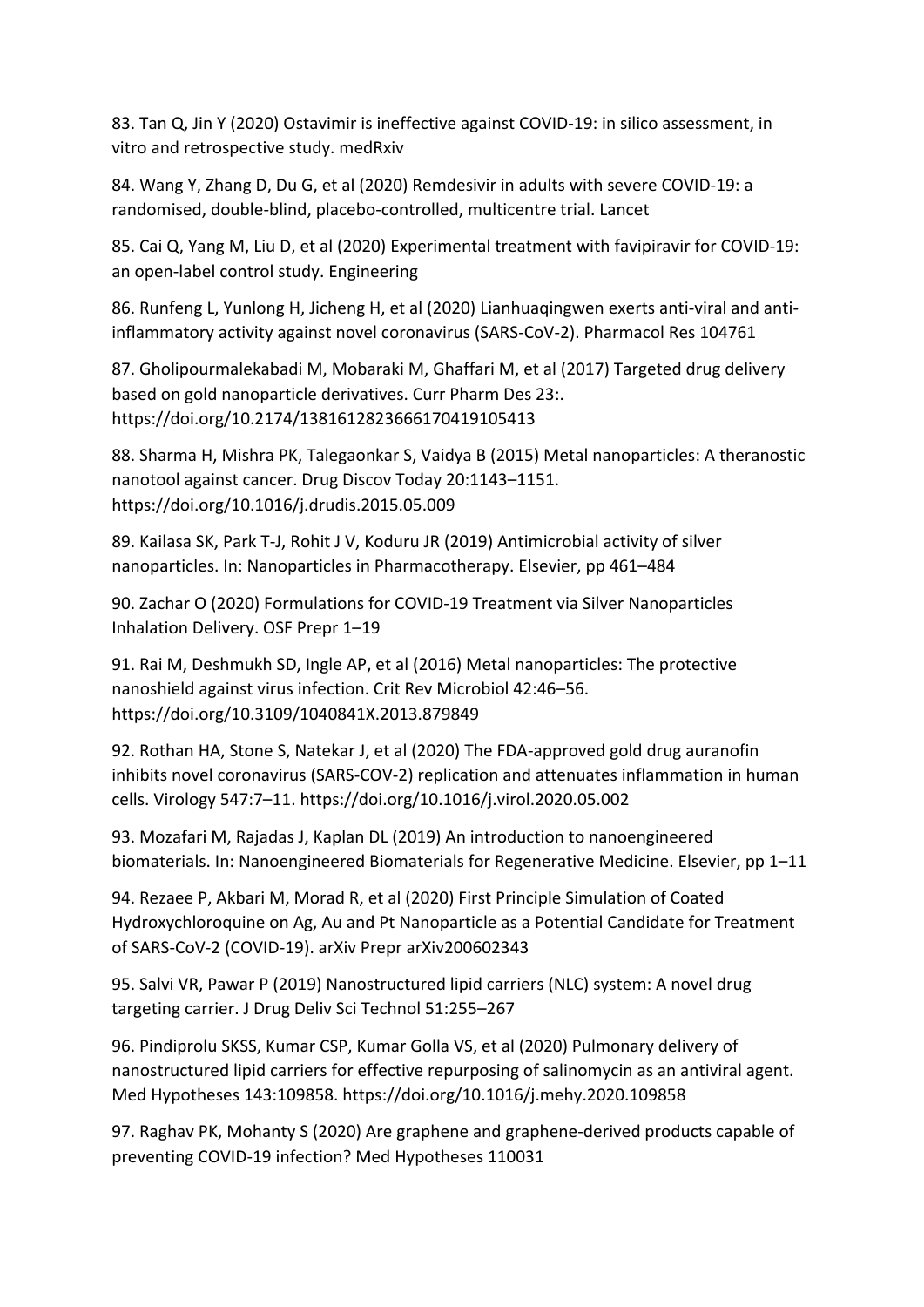98. Palmieri V, Papi M (2020) Can graphene take part in the fight against COVID-19? Nano Today 100883

99. Zhang J, Zeng H, Gu J, et al (2020) Progress and prospects on vaccine development against sars-cov-2. Vaccines 8:1–12. https://doi.org/10.3390/vaccines8020153

100. Kargozar S, Ramakrishna S, Mozafari M (2019) Chemistry of biomaterials: future prospects. Curr Opin Biomed Eng 10:181–190

101. Kazemzadeh H, Mozafari M (2019) Fullerene-based delivery systems. Drug Discov Today 24:898–905

102. Thanh Le T, Andreadakis Z, Kumar A, et al (2020) The COVID-19 vaccine development landscape. Nat Rev Drug Discov 19:305–306. https://doi.org/10.1038/d41573-020-00073-5

103. Garber K (2018) Alnylam launches era of RNAi drugs. Nat Biotechnol 36:777–778. https://doi.org/10.1038/nbt0918-777

104. McKay PF, Hu K, Blakney AK, et al (2020) Self-amplifying RNA SARS-CoV-2 lipid nanoparticle vaccine induces equivalent preclinical antibody titers and viral neutralization to recovered COVID-19 patients. bioRxiv 2020.04.22.055608. https://doi.org/10.1101/2020.04.22.055608

105. Mody KT, Popat A, Mahony D, et al (2013) Mesoporous silica nanoparticles as antigen carriers and adjuvants for vaccine delivery. Nanoscale 5:5167–5179

106. Kargozar S, Baino F, Hamzehlou S, et al (2018) Bioactive glasses entering the mainstream. Drug Discov Today 23:1700–1704

107. N4 Pharma. https://www.n4pharma.com/nuvec/

108. Theobald N (2020) Emerging vaccine delivery systems for COVID-19 Functionalised silica nanoparticles offer a potentially safe and effective alternative delivery system for DNA/RNA vaccines and may be useful in the hunt for a COVID- 19 vaccine

109. Uludağ H, Parent K, Aliabadi HM, Haddadi A (2020) Prospects for RNAi Therapy of COVID-19. Front Bioeng Biotechnol 8:916

110. Santiago I (2020) Trends and Innovations in Biosensors for COVID-19 Mass Testing. ChemBioChem. https://doi.org/10.1002/cbic.202000250

111. Zhang Q, Honko A, Zhou J, et al (2020) Cellular Nanosponges Inhibit SARS-CoV-2 Infectivity. Nano Lett acs.nanolett.0c02278. https://doi.org/10.1021/acs.nanolett.0c02278

112. Can A, Coskun H (2020) The rationale of using mesenchymal stem cells in patients with COVID-19-related acute respiratory distress syndrome: What to expect. Stem Cells Transl Med 1–16. https://doi.org/10.1002/sctm.20-0164

113. Orleans LA, is Vice H, Manchikanti L (2020) Expanded umbilical cord mesenchymal stem cells (UC-MSCs) as a therapeutic strategy in managing critically ill COVID-19 patients: the case for compassionate use. Pain Physician 23:E71–E83